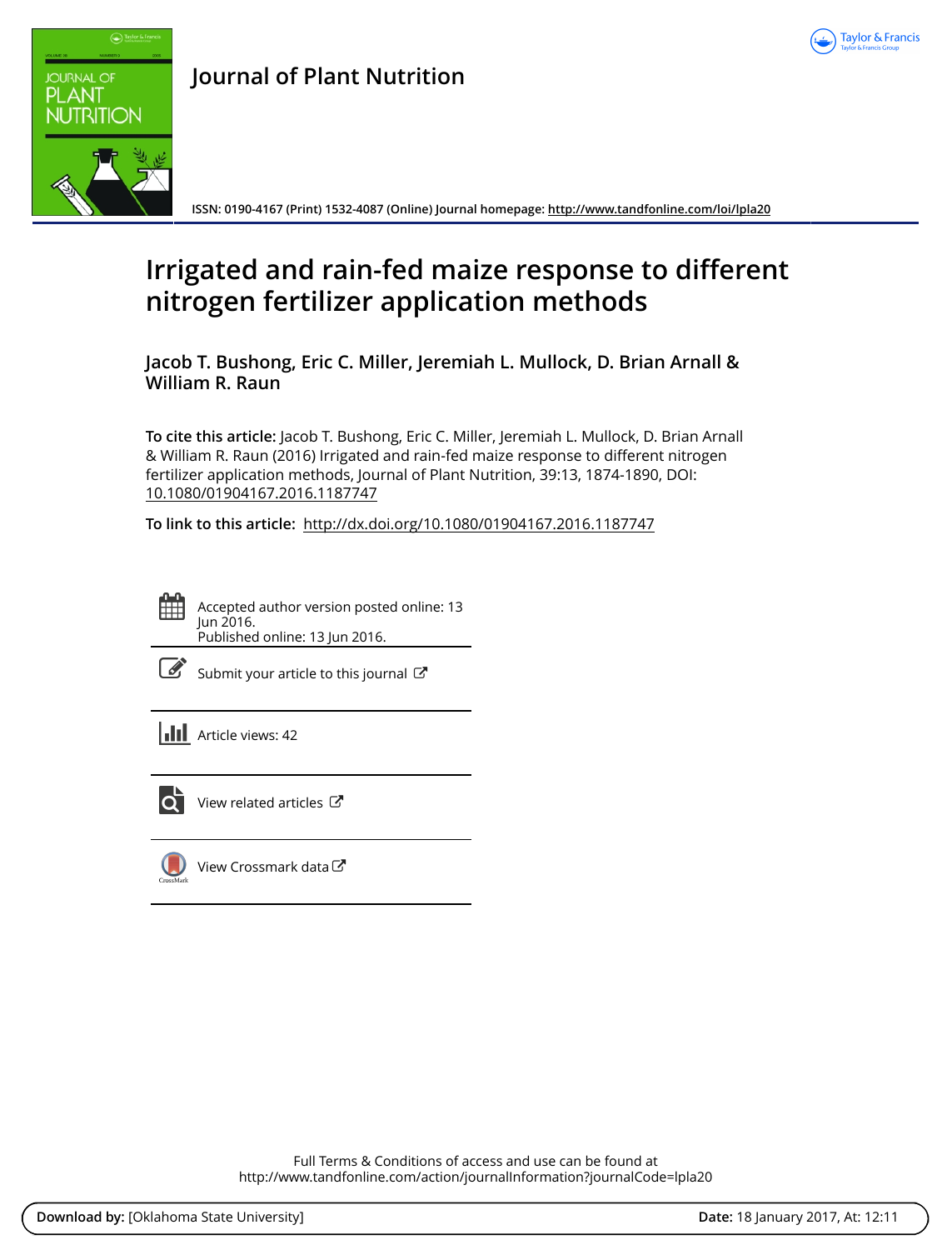

# Irrigated and rain-fed maize response to different nitrogen fertilizer application methods

Jacob T. Bushong, Eric C. Miller, Jeremiah L. Mullock, D. Brian Arnall, and William R. Raun

Department of Plant and Soil Sciences, Oklahoma State University, Stillwater, OK, USA

#### **ARSTRACT**

With the demand for maize increasing, production has spread into more water limited regions. Couple this with increasing resource costs and environmental concerns and the need for efficient nutrient and water management practices has increased. The objective of this trial was to evaluate the effects of different nitrogen (N) fertilizer application methods and timings on maize grain yield, N use efficiency (NUE), and water use efficiency (WUE) under irrigated and rain-fed conditions. Four site-years of data were collected. Fertilizer treatments consisted of all N applied preplant, split surface applied, and split foliarly applied. Irrigation applied prior to and during reproductive growth increased grain yield, NUE, and WUE compared to rain-fed treatments for all site-years. Split surface applied N fertilizer applications typically increased NUE, but not always grain yield compared to preplant applications. The use of split foliar N fertilizer applications was only beneficial in the site-years when leaf burn was not as severe.

ARTICLE HISTORY

Received 4 July 2014 Accepted 27 February 2015

**KEYWORDS** Maize; nitrogen; sidedress; foliar; irrigation

# Introduction

According to the U.S. Department of Commerce ([2012\)](#page-17-0), the world population is over 7 billion people and will be nearing 8 billion people by the year 2025. This increase in population raises the concern for the need of an abundant food supply. Cereal grains are a staple for feeding the world. Nearly 2.5 billion metric tons of cereal grains were produced in the world in 2009 (FAO, [2012](#page-16-0)). One way to meet the growing demand for grain is for cultivated agriculture to spread into drier, more semi-arid environments. However, in areas where irrigation is available, water is becoming less available for food production and instead is being utilized for human and industrial consumption (Hokam et al., [2011\)](#page-16-1), thus the need for more water efficient agricultural production practices are needed.

Research has shown that maize hybrid selection based upon improved Nitrogen use efficiency (NUE) does not appear to be influenced by amount of water supplied and often parallels selection based upon water use efficiency (WUE) (Eghball and Maranville, [1991\)](#page-16-2). Without question, irrigation increases maize grain yield; however, several researchers have reported that WUE, based upon yield, decreases as the amount of water supplied by irrigation increases (Stone et al., [1987](#page-17-1), [1993](#page-17-2); Hergert et al., [1993\)](#page-16-3). Typically, increases in water added to the maize crop result in greater yield response to nitrogen (N) fertilization as well as fertilizer N uptake by the plant (Eck, [1984](#page-16-4); Martin et al., [1982](#page-16-5)).

Several researchers have investigated the interactive effect of N fertilization and water use in maize production. Russelle et al. ([1981\)](#page-17-3) investigated the effects of time and rate of N fertilizer application and the frequency of irrigation on maize grain yield, N uptake, and fertilizer use efficiency. They reported that grain yield and N uptake were not influenced by time of N application, and yields were maximized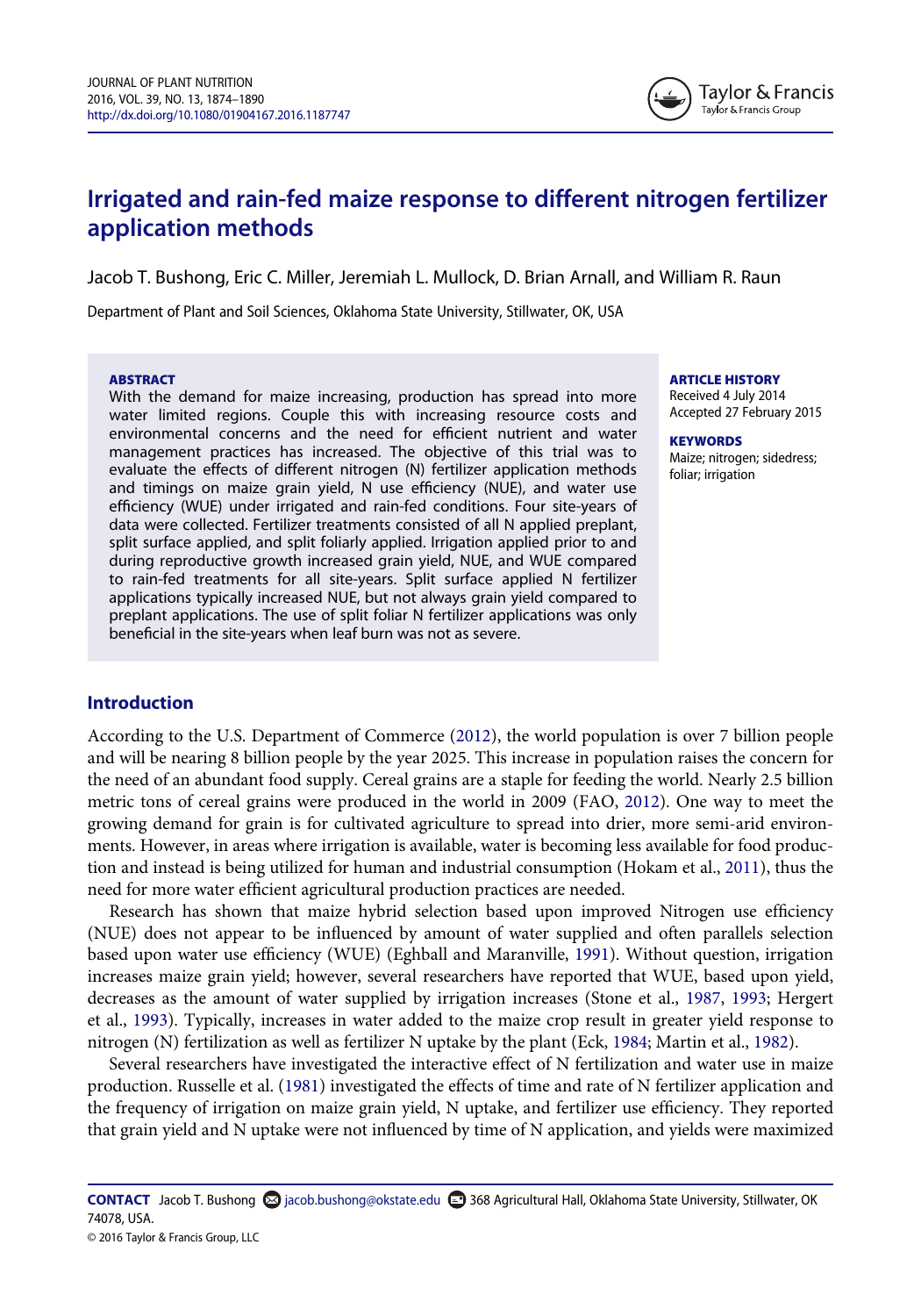with light frequent irrigation events. The highest NUE was obtained with low N rates applied midseason during vegetative growth, and with light frequent irrigation events. Martin et al. [\(1982](#page-16-5)) evaluated maize production management practices using irrigation water high in nitrate. They concluded that N uptake was strongly influenced by the rate of N fertilizer applied and irrigation water applied. Eck [\(1984](#page-16-4)) studied maize grain yield response in the Southern High Plains to different N fertilizer rates as well as different N fertilizer application timings and amounts of water stress. He reported significant grain yield losses for each day of water stress during the grain filling period, but he found that adequate N only slightly increased grain yield under stress and greatly increased yield when water was adequately applied. He also stated that excess N did not reduce grain yield with water stress, thus he reported no reason to reduce N rates to reduce crop water stress. Weinhold et al. ([1995\)](#page-17-4) researched the interaction of different N fertilizer application rates with supplemental irrigation rates applied according to differing levels of maize evapotranspiration (ET). They reported that supplemental irrigation is a viable technology for increasing maize grain yields, as long as excess water wasn't added that could lead to N losses via leaching and/or denitrification. Norwood ([2000\)](#page-16-6) investigated water use and grain yield of maize grown under limited irrigation or dryland conditions for both conventional tillage and no-till systems. He concluded that no-till increased grain yield and WUE and that maize grown under limited irrigation can produce adequate yields with proper fertility and plant populations. Al-Kaisi and Yin ([2003\)](#page-16-7) attempted to establish an accurate irrigation and N management system for maize grown in the Great Plains. They reported plant N uptake typically responded positively to irrigation, N rate, and plant population. They also observed that irrigation supplied at 80 percent of the estimated ET losses yielded higher WUE values regardless of N rate. Di Paolo and Rinaldi ([2008](#page-16-8)) investigated the interaction of irrigation and N fertilization on maize yield in the Mediterranean region. Their results showed that at certain irrigation levels crop N response and NUE improved, but there was a valid compromise between N rates and irrigation if the goal was productivity and resource use efficiency. Mansouri-Far et al. [\(2010](#page-16-9)) researched the effect of water deficiency and N fertilizer rate on maize grain yield. The authors observed grain yield was less affected when water deficits occurred in early growth stages, but there were substantial grain yield losses when water was deficient during reproductive stages. They also noted the addition of N fertilizer applied increased yield and WUE when water deficit occurred earlier in the growing season.

The timing of N fertilizer applications has been shown to be critical in improving NUE. Historically, in the Midwestern United States' maize-belt the most common N fertilizer application was a single preplant rate applied in the fall (Randall et al., [1997](#page-17-5)). This practice was attributed to lower fertilizer N prices, better soil conditions for incorporation, and it allowed maize producers to better distribute their time and labor (Randall and Schmitt, [1998](#page-17-6); Randall et al., [2003](#page-17-7)). However, because of potential soil loss mechanisms and the uncertainty of weather conditions between fall harvest and spring planting, researchers have reported this practice to be an inefficient use of N fertilizer when compared to spring preplant and in-season application timings (Stevenson and Baldwin, [1969;](#page-17-8) Welch et al., [1971;](#page-17-9) Vetsch and Randall, [2004;](#page-17-10) Freeman et al., [2007\)](#page-16-10). Several researchers have reported the best practice for optimizing NUE of applied N fertilizer in maize is to supply the N fertilizer as close to the time of need and the maximum N uptake (Welch et al., [1971;](#page-17-9) Russelle et al., [1981](#page-17-3); Olson and Kurtz, [1982;](#page-17-11) Aldrich, [1984;](#page-16-11) Walsh et al., [2012](#page-17-12)). This has led to researchers evaluating the effects of preplant versus in-season N fertilizer application timings on NUE and maize grain yield. Stevenson and Baldwin [\(1969](#page-17-8)) investigated the effects spring preplant and sidedress N fertilizer application in maize and reported that averaged over various research locations, grain yields were 80 to 100 kg  $ha^{-1}$  higher for sidedress treatments compared to spring preplant treatments. Olson et al. [\(1986](#page-17-13)) compared urea ammonium nitrate (UAN) applied preplant to a sidedress application in maize over 15 growing seasons. Grain yield increases averaged five percent more with the sidedress application treatments when compared to the preplant application treatments. Walsh et al. [\(2012\)](#page-17-12) evaluated several combinations of preplant and sidedress N application rates at different growth stages. They reported grain yields were maximized when 90 kg N ha<sup>-1</sup> were applied preplant followed by 90 kg N ha<sup>-1</sup> at V6 or V10 growth stage, and NUE values were lowest when higher rates of N were applied and also when all N fertilizer was applied preplant.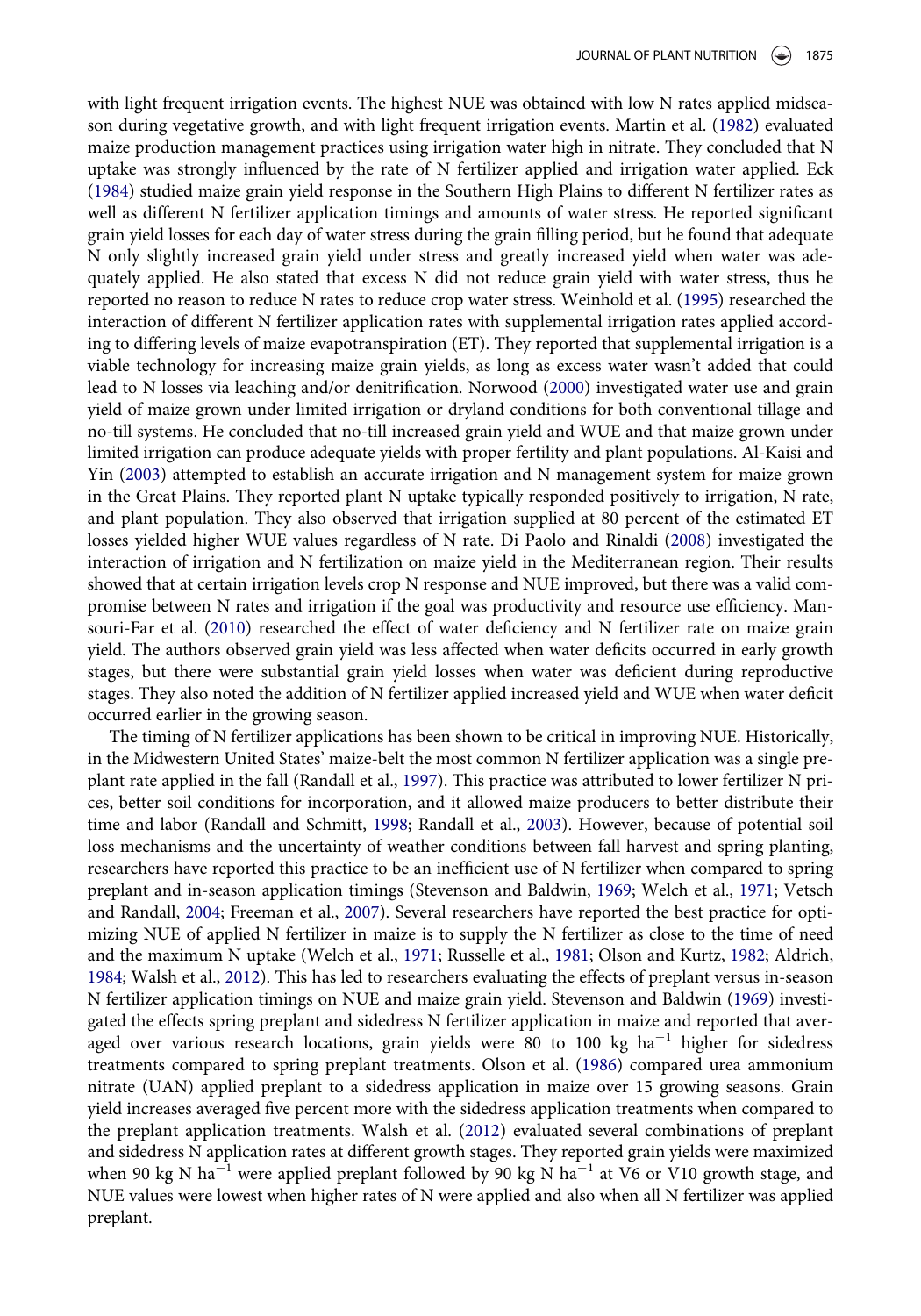1876  $\leftarrow$  J. T. BUSHONG ET AL.

Over the last half century, foliar applications of nutrients have grown in popularity and according to Raun and Johnson ([1999](#page-17-14)) foliar applications of N can potentially increase NUE. Fertilizer nutrients that are soluble in water can be applied to a growing crop in season using equipment customarily used for spraying pesticides. Much of the yield increases and nutrient use efficiencies of foliar fertilizer applications have been observed in the application of micronutrients. However, the major drawback in supplying adequate amounts highly demanded nutrients, such as N, phosphorus (P), potassium (K), in foliar applications is that over application can potentially lead to leaf burn and to avoid leaf burn multiple applications would need to be made (Tisdale et al., [1993\)](#page-17-15).

Researchers have proposed that there may potentially be a foliar fertilizer by moisture stress interaction that is likely due to the fact that as the soil becomes drier plant roots grow deeper into less fertile soil seeking water, thus supplying nutrients via the leaves may allow the plant to function at a productive level (Harder et al., [1982a](#page-16-12); Marschner, [2012](#page-16-13)). Harder et al. [\(1982a,](#page-16-12) [1982b](#page-16-14)) evaluated the effect of foliar fertilization during grain fill under different moisture stress levels on maize grain yield, N response, and leaf photosynthetic rate. They observed that foliar fertilization resulted in significant grain yield decreases and there was no evidence of an interaction effect of moisture stress and foliar fertilizer application. However, grain N values were increased in treatments receiving foliar N applications compared to the control. They also reported that leaf photosynthetic rates did decrease immediately after foliar fertilizer application, but recovered by the second day and that there were no significant differences in the seasonal trends of photosynthetic rates between control and foliar fertilizer treatments. Below et al. ([1984a](#page-16-15), [1984b](#page-16-16)) examined the effects of foliar nutrient applications before and after anthesis on maize grain yield and grain N content as well as the physiological responses. They hypothesized that foliar N applications could potentially delay the remobilization of leaf N and leaf senescence, thus maintaining photosynthesis and sustaining productivity. They reported that foliar N applications did not affect grain yields, but did increase grain N concentrations. They noted adverse effects of stalk lodging and foliar N applications did not delay the remobilization of N from the leaves likely because it did not increase the N concentration of the leaves and it decreased the accumulation of carbohydrates by the stalks. Foliar applications also appeared to interfere with indigenous N metabolism leading to the ineffectiveness of foliar N applications to increase grain yield. Sawyer and Barker [\(1999](#page-17-16)) evaluated the impact of foliar N fertilizer applied at several growth stages on maize grain yield and grain components. They reported there was no significant yield response to foliar N application, regardless of timing, and also that there was no significant effects on the grain yield components and thus they did not recommend foliar N applications for maize production. Ling and Silberbush ([2002\)](#page-16-17) compared N foliar fertilizer products and a mixture of urea with soil applied N and how it could affect maize leaf area, chlorophyll, and N content. They concluded that the effectiveness of foliar fertilizers may be limited to the leaf surface area for the liquid fertilizer and that foliar applications could only partially compensate for insufficient plant uptake, but must have adequate leaf area to be effective.

With an increased demand for maize production in water limited areas of the United States' Southern Great Plains, we wanted to further investigate maize response to different N application timings and methods to provide sound agronomic recommendations for maize producers in the Southern Great Plains. The objectives of this study were to evaluate the interactive effects of N fertilizer application timing, application method, and irrigation on maize grain yield, NUE, and WUE.

#### Materials and methods

The study was conducted at two locations (Stillwater, OK and Lake Carl Blackwell, OK) during the 2012 and 2013 growing seasons for a total of four site-years. Site soil descriptions and basic soil nutrient testing results are provided in [Table 1.](#page-4-0) To ensure N was the only limiting nutrient, sites were fertilized prior to planting to 100 percent sufficient levels based upon soil test P and K results and the regional fertilizer recommendations described in Zhang and Raun [\(2006](#page-17-17)).

A split-block experiment in a randomized complete block design with three replications per siteyear was utilized in this trial. Irrigated or rain-fed treatments served as the main plot, while six N fertilizer treatments served as the sub-plot. Various combinations of application timings, application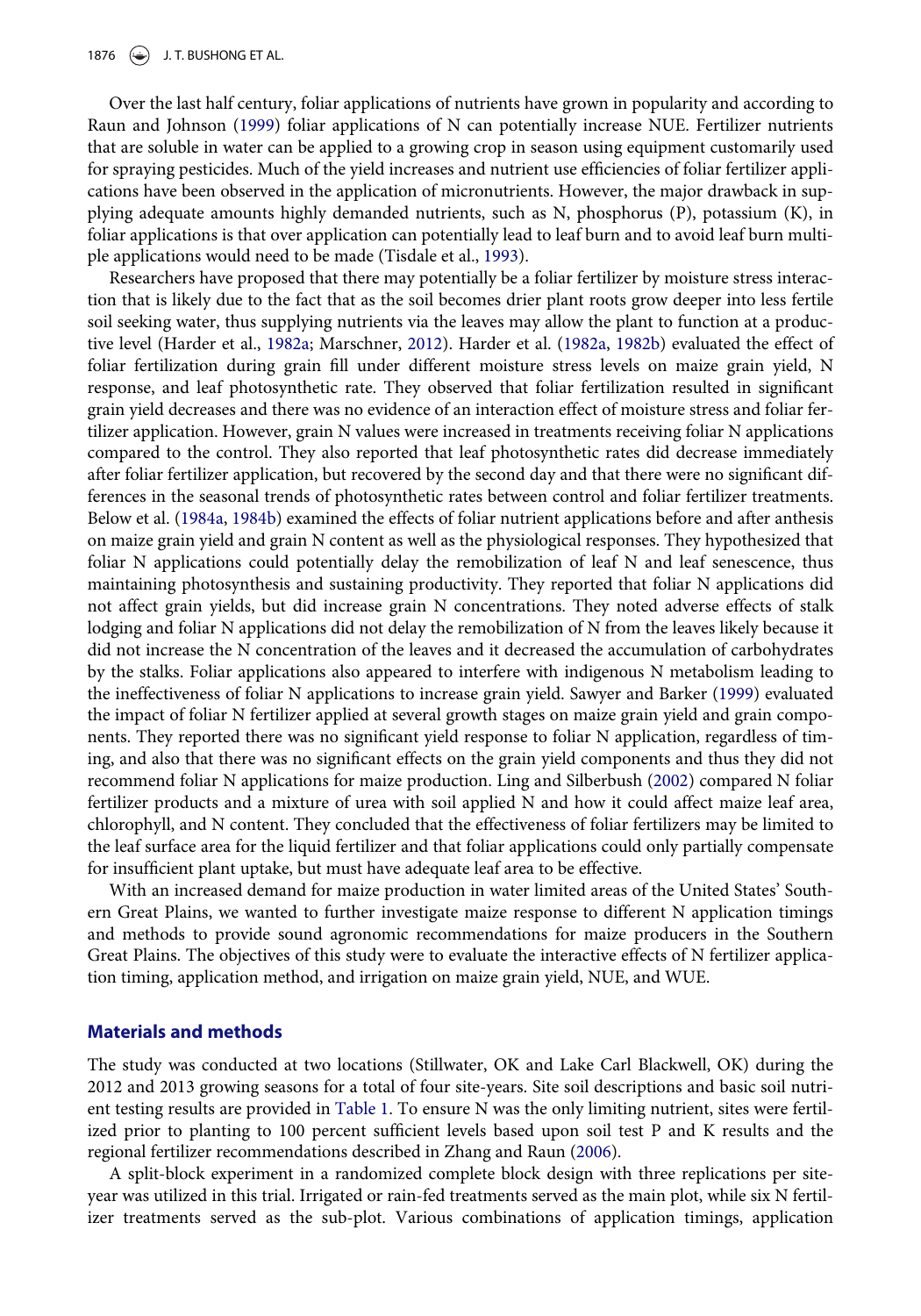|                            |      |                                                                            |                                                                                                                                                        |                 | $NH4$ -<br>N <sub>c</sub> | $NO3$ -<br>N <sub>c</sub> | P <sup>d</sup> | K <sup>d</sup> | Total<br>N <sup>e</sup> | Organic<br>$\mathsf{C}^{\mathsf{e}}$ |
|----------------------------|------|----------------------------------------------------------------------------|--------------------------------------------------------------------------------------------------------------------------------------------------------|-----------------|---------------------------|---------------------------|----------------|----------------|-------------------------|--------------------------------------|
| Location <sup>a</sup> Year |      | Soil<br>mapping unit                                                       | Major component<br>soil taxonomic classification                                                                                                       | pH <sub>b</sub> |                           | $mg\,$ kg <sup>-1</sup>   |                |                |                         | $q$ kg <sup><math>-1</math></sup>    |
| <b>STW</b>                 | 2012 | Easpur loam, 0 to 1 percent<br>slopes, occasionally<br>flooded             | Easpur: Fine-loamy, mixed,<br>superactive, thermic<br><b>Fluventic Haplustolls</b>                                                                     | 6.2             | 11                        | 4                         | 30             | 119            | 0.8                     | 9.4                                  |
| LCB                        |      | 2012 Port-Oscar complex, 0 to 1<br>percent slopes,<br>occasionally flooded | Port: Fine-silty, mixed,<br>superactive, thermic Cumulic<br>Haplustolls Oscar: Fine-silty,<br>mixed, superactive, thermic<br><b>Typic Nastrustalfs</b> | 5.6             | 8                         | 3                         |                | 22 111         | 0.6                     | 7.8                                  |
| <b>STW</b>                 | 2013 | Norge loam, 3 to 5 percent<br>slopes                                       | Norge: Fine-silty, mixed, active,<br>thermic Udic Paleustolls                                                                                          | 5.0             | 16                        | 11                        | 87             | 117            | 1.2                     | 10.5                                 |
| LCB                        | 2013 | Port-Oscar complex, 0 to 1<br>percent slopes,<br>occasionally flooded      | Port: Fine-silty, mixed,<br>superactive, thermic Cumulic<br>Haplustolls Oscar: Fine-silty,<br>mixed, superactive, thermic<br><b>Typic Nastrustalfs</b> | 6.1             | 6                         | 5                         | 24             | 139            | 1.1                     | 9.5                                  |

<span id="page-4-0"></span>Table 1. Preplant surface (0–15 cm) chemical characteristics and soil classification of sites utilized in this study.

<span id="page-4-5"></span><sup>a</sup>STW, Oklahoma State University Agriculture Experiment Station near Stillwater, OK; LCB, Oklahoma State University Agriculture Experiment Station near Lake Carl Blackwell, OK.

<span id="page-4-6"></span><span id="page-4-2"></span><sup>b</sup>1:1 water.

<sup>c</sup> 2 M KCl extract (Mulvaney, [1996\)](#page-16-19).<br><sup>d</sup>Meblich III extract (Meblich, 1984)

<span id="page-4-3"></span><sup>d</sup>Mehlich III extract (Mehlich, [1984](#page-16-20)).

<span id="page-4-4"></span>Dry combustion (Nelson and Sommers, [1996](#page-16-21)).

methods, and fertilizer rates were evaluated to determine best management practices for N fertilization in irrigated or rain-fed maize grown in the Southern Great Plains [\(Table 2\)](#page-4-1). Plots receiving preplant N were fertilized with UAN (28-0-0) in which the fertilizer was broadcast applied and mechanically incorporated prior to planting. For some treatments, fertilizer was applied at two mid-season timings. The first timing (V8-V10) included a surface application of UAN and foliar applied treatments. The second timing (V10-V12) included only the foliar applied treatments. The mid-season surface application N source was UAN. The surface applied fertilizer was applied mid-row with streamer nozzles. Nitamin (Koch Agronomic Services, LLC, Wichita, KS, USA) (30-0-0), a low salt N source derived from urea triazone, methylene urea, and urea, was utilized for the foliar application treatments. All maize growth stages reported according to Abendroth et al. ([2011\)](#page-16-18).

For all site-years, the plot size was 3.1 m wide by 6.2 m long. Four rows spaced at 76 cm apart were planted per plot and all measured observations were collected on the middle two rows. Field activities including planting dates, hybrids, seeding rates, N fertilizer application dates, and harvest dates are provided in [Table 3](#page-5-0). Planting took place in the spring using different maize hybrids that are known to have a higher drought tolerance. Seeding rates were based on best agronomic practices. The type of irrigation used was surface drip irrigation. Two strips of drip tape were placed through each plot between the first and second rows and between the third and fourth rows. The amount of irrigation water

| <b>Treatment</b><br>no. | Preplant N rate<br>kg N $ha^{-1}$ | Midseason N rate<br>kg N ha <sup>-1</sup> | Midseason<br>application method <sup>a</sup> | Total N applied<br>kg N ha $^{-1}$ |
|-------------------------|-----------------------------------|-------------------------------------------|----------------------------------------------|------------------------------------|
|                         | 0                                 |                                           |                                              |                                    |
|                         | 90                                |                                           |                                              | 90                                 |
|                         | 45                                | 45                                        | Foliar                                       | 90                                 |
|                         | 180                               |                                           |                                              | 180                                |
|                         | 90                                | 90                                        | Foliar                                       | 180                                |
| b                       | 90                                | 90                                        | Surface                                      | 180                                |

<span id="page-4-1"></span>Table 2. Nitrogen fertilizer treatment structure applied to both irrigated and rain-fed plots in this study.

<span id="page-4-7"></span><sup>a</sup> Foliar treatments applied as low-salt, foliar N source split 50/50 at growth stage V8 and V10; Surface treatment applied as UAN in a stream between rows at growth stage V8.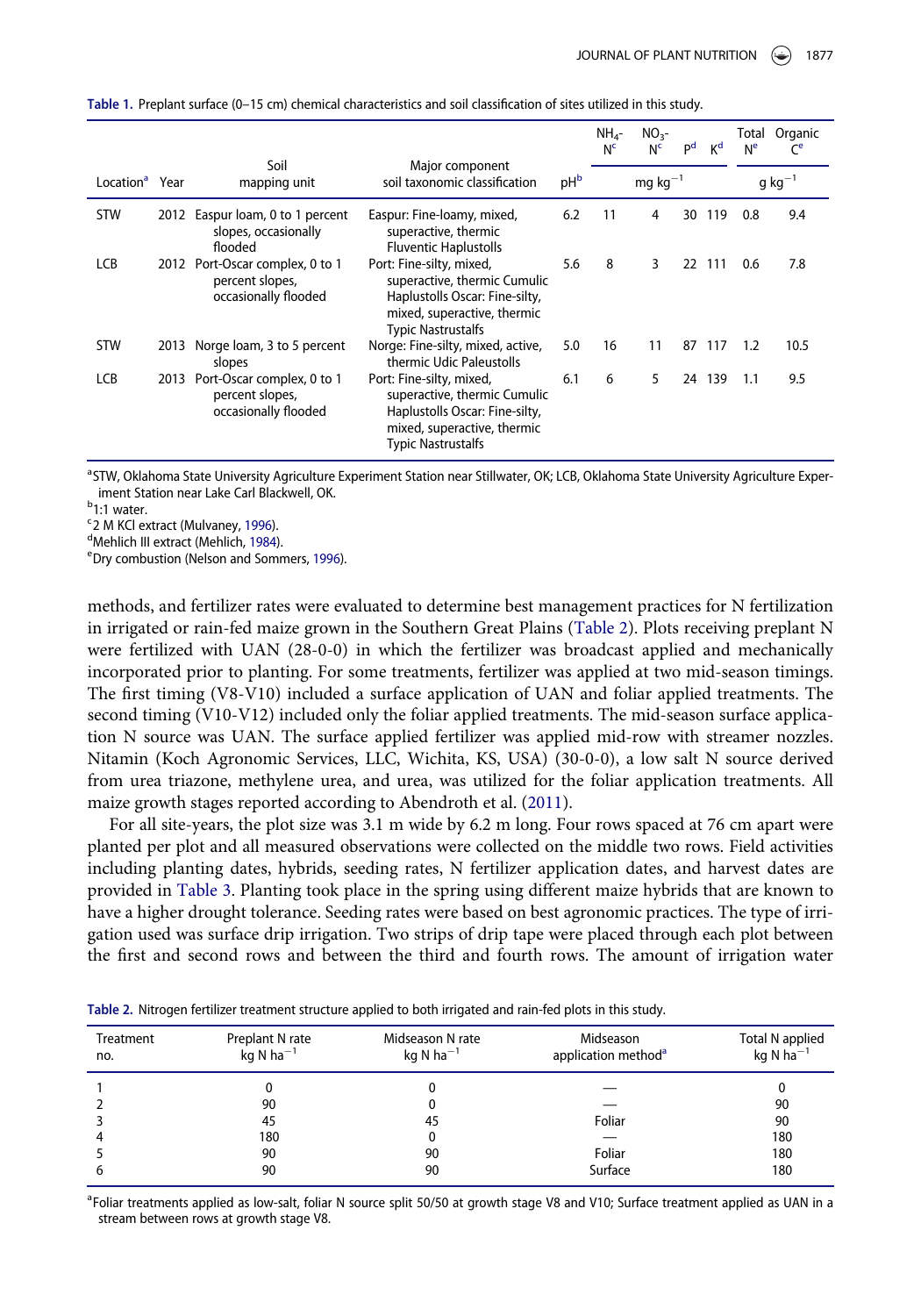<span id="page-5-0"></span>

|  |  | Table 3. Field activities for the four site-years utilized in this study. |  |  |
|--|--|---------------------------------------------------------------------------|--|--|
|  |  |                                                                           |  |  |

|                                                |                        | 2012                | 2013                 |                      |
|------------------------------------------------|------------------------|---------------------|----------------------|----------------------|
| Field activity                                 | <b>STW<sup>a</sup></b> | LCB <sup>a</sup>    | <b>STW</b>           | LCB                  |
| Preplant N fertilization date<br>Planting date | April 2<br>April 9     | April 5<br>April 10 | March 18<br>March 20 | March 18<br>March 20 |
| Cultivar                                       | Pioneer P1498HR        | Pioneer P0876HR     | Pioneer P1498HR      | Dekalb 63-55         |
| Seeding rate (seeds $ha^{-1}$ )                | 49,000                 | 49,000              | 54,000               | 54,000               |
| Start of irrigation                            | May 16                 | May 17              | June 13              | June 14              |
| Cease irrigation                               | July 11                | July 9              | July 9               | July 9               |
| Amount of irrigation (mm)                      | 173                    | 89                  | 55                   | 27                   |
| Amount of rainfall (mm)                        | 233                    | 201                 | 621                  | 834                  |
| Mid-season N fertilization date #1             | May 25                 | May 25              | June 3               | May 29               |
| Mid-season N fertilization date #2             | June 1                 | June 3              | June 14              | June 8               |
| Harvest date                                   | August 6               | July 26             | September 9          | September 4          |

<span id="page-5-2"></span><sup>a</sup>STW, Stillwater, OK; LCB, Lake Carl Blackwell, OK.

(mm) distributed over each plot was determined by measuring the liters of water applied over the given area.

To evaluate the severity of leaf burn of foliar treatments, visual ratings of the estimated percent leaf area damaged in the upper most leaves was recorded. To obtain an objective estimate of leaf burn, normalized difference vegetative index values (NDVI) were collected prior to the foliar applications and after foliar applications. The NDVI measurements were collected with a Greenseeker (Trimble, Sunnyvale, CA, USA) active optical crop sensor. Because of the impact certain climatic conditions (temperature, relative humidity, and wind speed) may have on potential leaf burn, these parameters were collected from adjacent climate-monitoring sites (Oklahoma Mesonet, [2014](#page-17-18)) for the time period after foliar fertilizer application [\(Table 4\)](#page-5-1).

Grain yield was determined by harvesting the center two rows of the four row plots with a Massey Ferguson 8XP self-propelled plot combine (Massey Ferguson, Duluth, GA, USA). Plot grain yields were adjusted to a standard moisture content of 155 g  $kg^{-1}$ . Oven-dried and processed to pass 140

| Location                    | First application | Second application |
|-----------------------------|-------------------|--------------------|
| $STWa$ 2012 (May 25/June 1) |                   |                    |
| Temperature (°C)            | 24.2              | 14.7               |
| Relative humidity (%)       | 78.0              | 64.8               |
| Wind speed (m $s^{-1}$ )    | 2.4               | 2.9                |
| Days until rainfall (d)     | 3                 | 1                  |
| $LCBa$ 2012 (May 25/June 3) |                   |                    |
| Temperature (°C)            | 25.3              | 20.8               |
| Relative humidity (%)       | 76.0              | 89.0               |
| Wind speed (m $s^{-1}$ )    | 3.0               | 0.6                |
| Days until rainfall (d)     | 4                 | $<1^{\circ}$       |
| STW 2013 (June 3/June 14)   |                   |                    |
| Temperature (°C)            | 16.7              | 26.6               |
| Relative humidity (%)       | 84.0              | 74.5               |
| Wind speed (m $s^{-1}$ )    | 1.2               | 1.1                |
| Days until rainfall (d)     |                   | 1                  |
| LCB 2013 (May 29/June 8)    |                   |                    |
| Temperature (°C)            | 22.8              | 20.6               |
| Relative humidity (%)       | 81.8              | 70.0               |
| Wind speed (m $s^{-1}$ )    | 6.2               | 2.1                |
| Days until rainfall (d)     | $<1^{\circ}$      | $<$ 1 $<$          |

<span id="page-5-1"></span>Table 4. Days until measurable rainfall and average temperature, relative humidity, and wind speed for the first four hours after foliar N fertilizer applications (Oklahoma Mesonet, [2014](#page-17-18)).

<sup>a</sup>STW, Stillwater, OK; LCB, Lake Carl Blackwell, OK.

<span id="page-5-4"></span><span id="page-5-3"></span>**b Rainfall occurred less than 24 hours after, but more than 8 hours after foliar application.**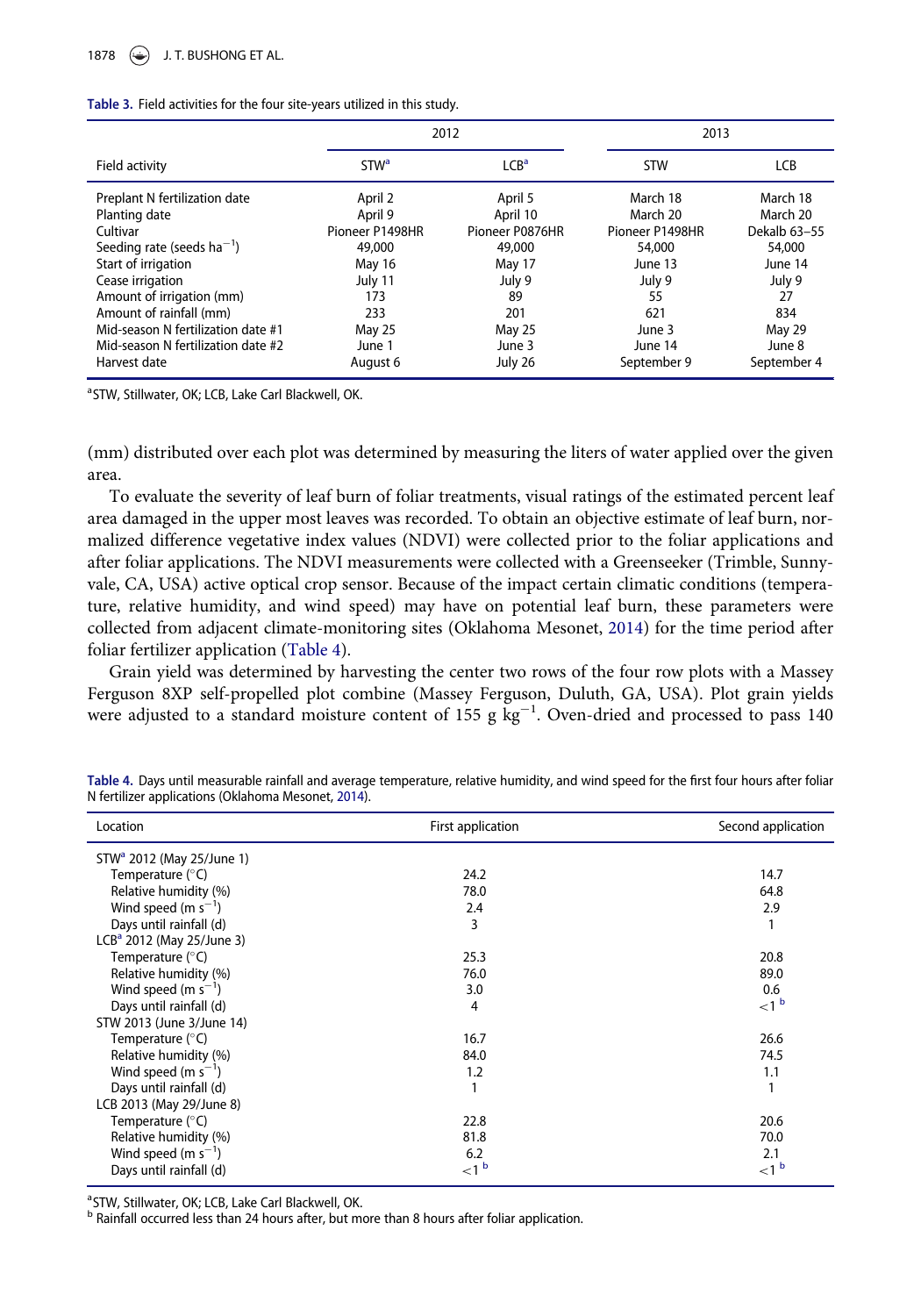mesh screen grain-subsamples were analyzed for total N content using a dry combustion analyzer. Total grain N uptake was calculated by multiplying the total grain yield (kg ha<sup>-1</sup>) by the percent N in the grain sample. Nitrogen use efficiency was then calculated by employing the difference method described by Varvel and Peterson [\(1991](#page-17-19)).

The WUE (kg ha $^{-1}$  mm $^{-1}$ ) was calculated for both the Stillwater and Lake Carl Blackwell sites for only the 2013 growing season. It was calculated as the ratio of grain yield (kg  $ha^{-1}$ ) to the seasonal water use/ET. The ET was estimated using a modified water balance proposed by Heerman ([1985\)](#page-16-22) detailed in the following equation:

$$
ET = \pm \Delta SWC + R + I
$$

where  $\Delta$ SWC is the change in soil profile (0 to 80 cm) volumetric soil water content from planting to harvest, R the rainfall, and I the irrigation. It was assumed that water losses due to deep percolation/ leaching or surface runoff were negligible and not included in the water balance. The  $\Delta$ SWC was determined by collecting volumetric soil water samples from each plot with a 5 cm diameter probe long enough to encompass the 80 cm depth. The samples were collected using a hydraulic push probe (Giddings Machine Company, Windsor, CO, USA). Daily rainfall was measured from the adjacent Oklahoma Mesonet (Oklahoma Mesonet, [2014](#page-17-18)) climate-monitoring station.

To understand the impact the climate and added irrigation could have on the parameters being evaluated, daily water balances were created (Figures 1 and 2). These balances were based upon the daily potential ET (PET) for the trial area, as well as the measured rainfall and added irrigation. The PET values were determined from the ASCE Standardized Reference Evapotranspiration Equation described by Walter et al. ([2002\)](#page-17-20). Data collected to determine PET and rainfall was downloaded from the adjacent Oklahoma Mesonet (Oklahoma Mesonet, [2014](#page-17-18)) climate-monitoring site.

<span id="page-6-0"></span>

<span id="page-6-1"></span>Figure 1. Stillwater, OK daily water balance for the 2012 (left) and 2013 (right) growing seasons. Potential evapotranspiration estimated from adjacent weather monitoring station (Oklahoma Mesonet, [2014\)](#page-17-18).



Figure 2. Lake Carl Blackwell, OK daily water balance for the 2012 (left) and 2013 (right) growing seasons. Potential evapotranspiration estimated from adjacent weather monitoring station (Oklahoma Mesonet, [2014](#page-17-18)).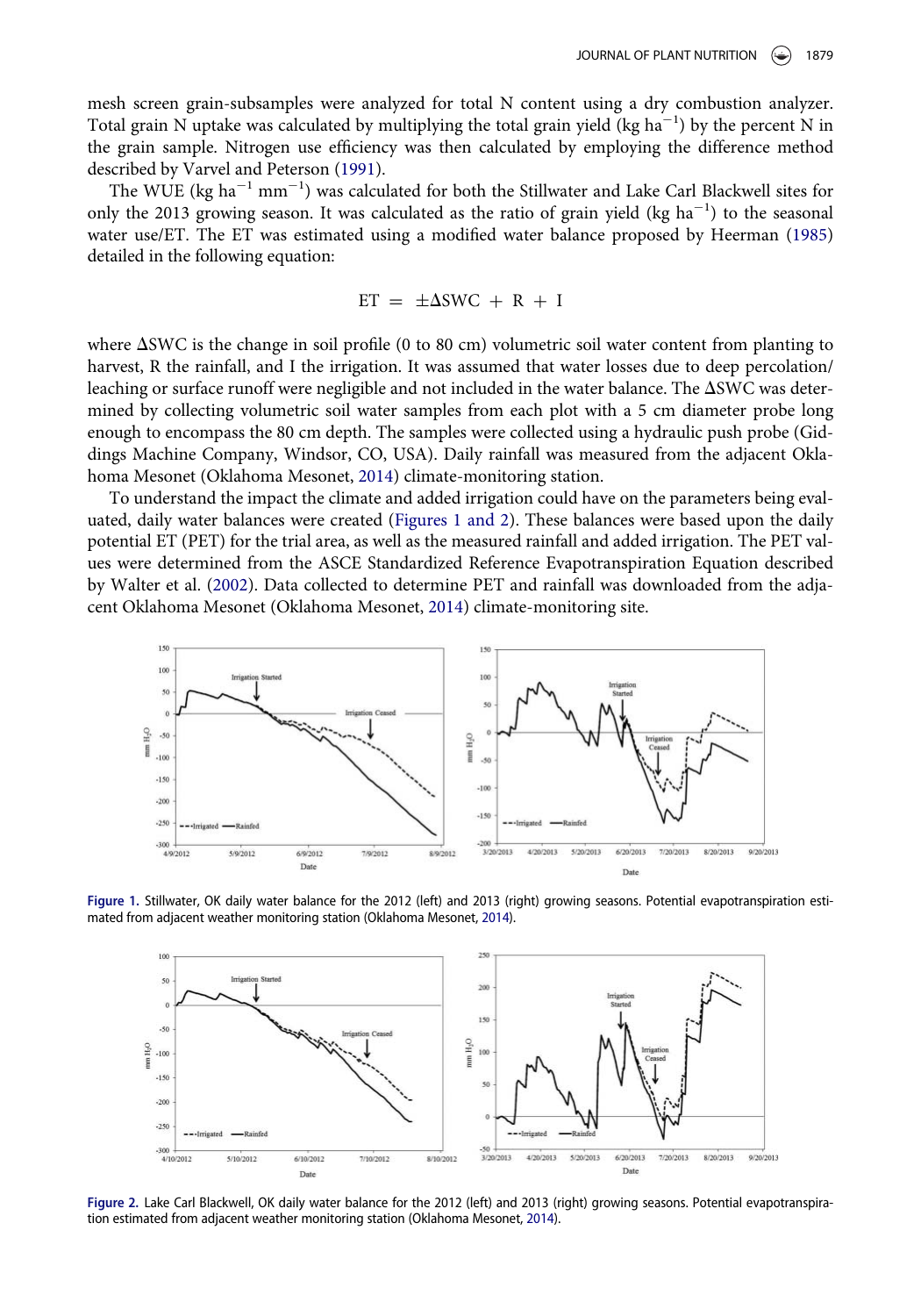1880  $\left(\bigstar\right)$  J. T. BUSHONG ET AL.

Analysis of variance techniques were employed to detect significant differences for the main and interactive effects of treatments on grain yield, NUE, and WUE. Single degree-of-freedom contrasts were used to partition statistical differences in treatment grouping means. Because visual leaf burn ratings are subjective, only the treatment means were reported, however, statistical differences in NDVI values were determined using analysis of variance along with Fisher's Protected least significant difference (LSD). Because of varying climatic conditions and soil types for each site-year, all site-years were analyzed separately and thus results reported separately. For all analysis, an alpha level of 0.10 was used to determine statistical significance.

# **Results**

#### Stillwater, OK (2012)

#### Water balance

Irrigation was started at Stillwater, OK shortly before the time the water balance fell below zero [\(Figure 1](#page-6-0)). This coincided with the V6 maize growth stage. Early irrigation was applied at rates of approximately 40 percent PET. Irrigation rates increased throughout the reproductive growth stages and irrigation was ceased at growth stage R6.

#### Grain yield

Irrigated and rain-fed grain yield values ranged from 5494 to 10675 kg ha $^{-1}$  and 2611 to 6153 kg ha $^{-1}\!,$ respectively. Analysis of variance determined the effect of irrigation to be significant on grain yield [\(Table 5](#page-7-0)). On average, irrigated plots yielded about 4000 kg ha<sup>-1</sup> more than rain-fed plots [\(Table 6](#page-8-0)). No significant fertilizer treatment effect or interaction of irrigation and fertilizer treatment effects were observed [\(Table 5](#page-7-0)). Single degree-of-freedom contrasts did reveal some differences in treatment groupings. Regardless of plots being irrigated or rain-fed, plots receiving 180 kg N ha<sup>-1</sup> had increased yields when the rate was split either foliarly or surface applied compared to all 180 kg N ha<sup>-1</sup> being applied preplant ([Table 7\)](#page-8-1). Irrigated treatments that were fertilized did not display any significant differences in yield; however, the 90 kg N ha<sup>-1</sup> preplant application did yield 1300 kg ha<sup>-1</sup> more than the split foliar application ([Table 7](#page-8-1)). Rain-fed consistently yielded more when the N application was split compared to preplant only applications, especially for the split surface applications. The split foliar application did yield about 1400 kg ha<sup> $-1$ </sup> more than the preplant only treatments for both the 90 and

<span id="page-7-0"></span>Table 5. P value results from analysis of variance for the main and interactive effects of irrigation (Irr.) and fertilizer treatment (Tmt.) on grain yield, N use efficiency (NUE), and water use efficiency (WUE).

| Source                | Grain yield | <b>NUE</b> | <b>WUE</b> |
|-----------------------|-------------|------------|------------|
| STW <sup>a</sup> 2012 |             |            |            |
| Irrigation            | 0.0145      | 0.0604     |            |
| <b>Treatment</b>      | 0.6510      | 0.5189     |            |
| Irr. X tmt.           | 0.1104      | 0.3773     |            |
| $LCBa$ 2012           |             |            |            |
| Irrigation            | 0.0131      | 0.7628     |            |
| <b>Treatment</b>      | 0.2634      | 0.0124     |            |
| Irr. X tmt.           | 0.9341      | 0.3206     |            |
| STW 2013              |             |            |            |
| Irrigation            | 0.0085      | 0.0810     | 0.0023     |
| <b>Treatment</b>      | 0.0028      | 0.2609     | 0.0180     |
| Irr. X tmt.           | 0.0013      | 0.1624     | 0.0013     |
| <b>LCB 2013</b>       |             |            |            |
| Irrigation            | 0.0043      | 0.1007     | 0.0021     |
| <b>Treatment</b>      | 0.0031      | 0.0186     | 0.0029     |
| Irr. X tmt.           | 0.4462      | 0.8306     | 0.3732     |

<span id="page-7-1"></span><sup>a</sup>STW, Stillwater, OK; LCB, Lake Carl Blackwell, OK.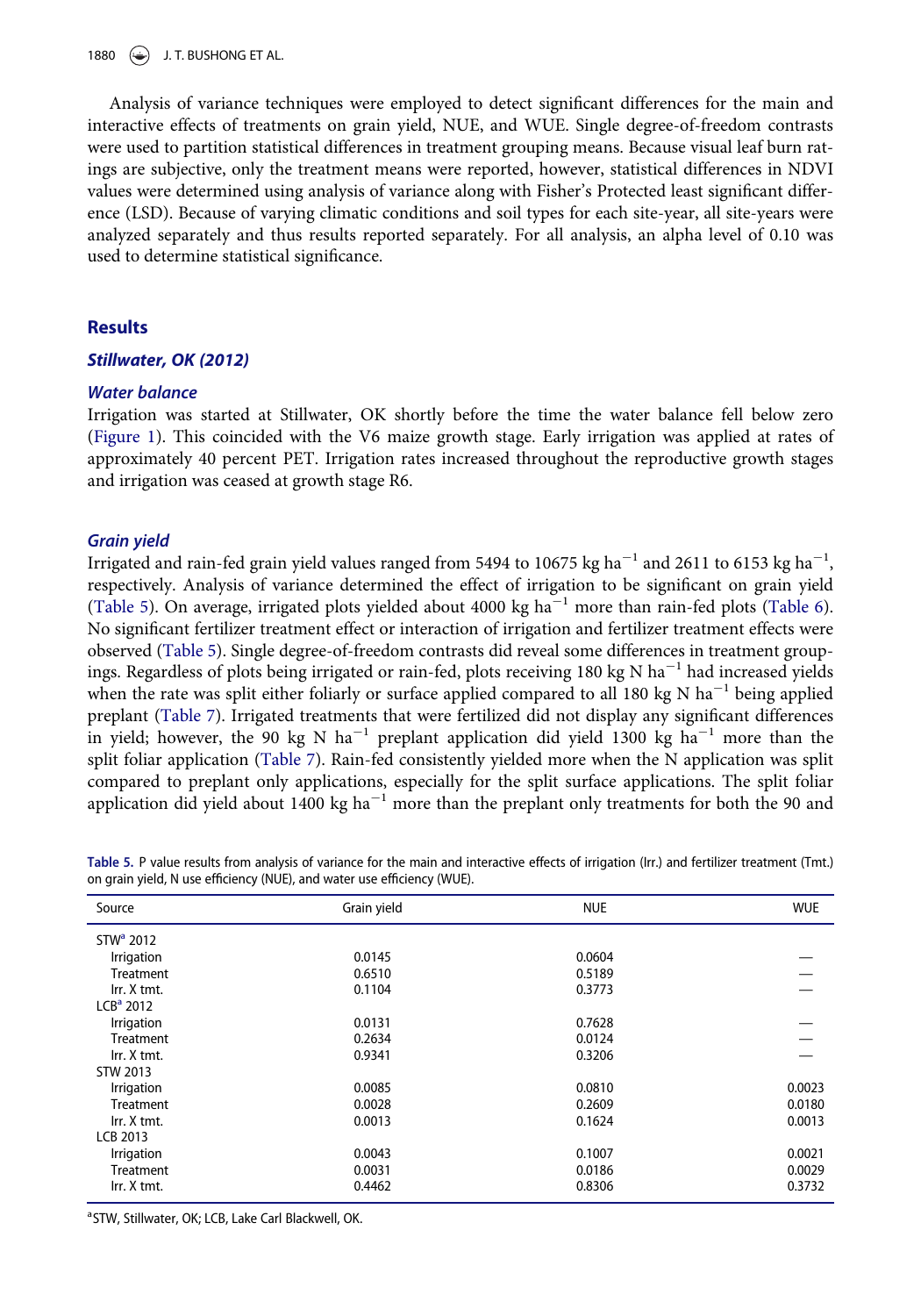| Source                | Grain yield<br>$kg$ ha $^{-1}$ | <b>NUE</b><br>$\%$ | <b>WUE</b><br>kg ha <sup>-1</sup> mm <sup>-1</sup> |
|-----------------------|--------------------------------|--------------------|----------------------------------------------------|
| STW <sup>a</sup> 2012 |                                |                    |                                                    |
| Irrigated             | 8055                           | 19.9               |                                                    |
| rain-fed              | 4240                           | 7.3                |                                                    |
| P value               | 0.0145                         | 0.0604             |                                                    |
| $LCBa$ 2012           |                                |                    |                                                    |
| Irrigated             | 5769                           | 15.6               |                                                    |
| rain-fed              | 4435                           | 12.0               |                                                    |
| P value               | 0.0131                         | 0.7628             |                                                    |
| STW 2013              |                                |                    |                                                    |
| Irrigated             | 9061                           | 38.0               | 15.3                                               |
| rain-fed              | 2918                           | 16.8               | 5.4                                                |
| P value               | 0.0085                         | 0.081              | 0.0023                                             |
| <b>LCB 2013</b>       |                                |                    |                                                    |
| Irrigated             | 9691                           | 68.0               | 12.4                                               |
| rain-fed              | 4075                           | 39.0               | 5.3                                                |
| P value               | 0.0043                         | 0.1007             | 0.0021                                             |

<span id="page-8-0"></span>Table 6. Irrigated and rain-fed treatment means for grain yield, N use efficiency (NUE), and water use efficiency (WUE).

<span id="page-8-2"></span><sup>a</sup>STW, Stillwater, OK; LCB, Lake Carl Blackwell, OK.

180 kg N ha<sup> $-1$ </sup> rates, however, foliar N applications were not as effective as the split surface applied treatments at improving grain yield for rain-fed conditions.

#### **NUE**

Irrigated and rain-fed NUE values ranged from 13.1 to 58.1 percent and nearly zero to 19.2 percent, respectively. Analysis of variance determined the effect of irrigation to be significant on NUE [\(Table 5\)](#page-7-0). NUE values on average increased more than 10 percent for plots that received irrigation ([Table 6](#page-8-0)). No significant fertilizer treatment effect or interaction of irrigation and fertilizer treatment effect on NUE was observed [\(Table 5\)](#page-7-0). Single degree-of-freedom contrasts did reveal treatment grouping differences. For the 90 kg N ha<sup> $-1$ </sup> treatments no increase in NUE was observed when foliar applications were compared to the preplant only application, in fact the irrigated plots had significantly higher NUE values [\(Table 7](#page-8-1)). When evaluating the plots that received a total of 180 kg N ha<sup>-1</sup>, slight increases in NUE were observed regardless of irrigation or rain-fed conditions. No differences were observed for the irrigated plots, but there was consistently an increase in NUE for the rain-fed plots that received a split application compared to the preplant only application [\(Table 7](#page-8-1)).

<span id="page-8-1"></span>Table 7. Single degree-of-freedom contrast results for differences in treatment groupings for grain yield, N use efficiency (NUE), and water use efficiency (WUE) for Stillwater, OK (STW) in 2012 and 2013. Values reported are the difference in mean values for the group after the 'vs.' subtracted from the mean value of the group before the 'vs.'. Values listed below the 'Main' title are treatments pooled across irrigated and rain-fed plots.

|                           | Main    | Irrigated                          | Rain-fed | Main     | Irrigated | Rain-fed | Main                     | Irrigated                                   | Rain-fed            |  |
|---------------------------|---------|------------------------------------|----------|----------|-----------|----------|--------------------------|---------------------------------------------|---------------------|--|
| Contrast                  |         | Grain yield (kg ha <sup>-1</sup> ) |          |          | NUE (%)   |          |                          | WUE (kg ha <sup>-1</sup> mm <sup>-1</sup> ) |                     |  |
| STW 2012                  |         |                                    |          |          |           |          |                          |                                             |                     |  |
| 90 Pre vs. split foliar   | 10      | 1363                               | $-1341$  | 6.9      | $17.2*$   | $-3.3$   |                          |                                             |                     |  |
| 180 Pre vs. split foliar  | $-396$  | 655                                | $-1448$  | $-1.3$   | 2.8       | $-5.5$   |                          |                                             |                     |  |
| 180 Pre vs. split surface | $-1040$ | 45                                 | $-2126*$ | $-6.4$   | $-0.7$    | $-12.0$  | $\overline{\phantom{m}}$ |                                             |                     |  |
| 180 Foliar vs. surface    | $-644$  | $-610$                             | $-678$   | $-5.1$   | $-3.5$    | $-6.6$   |                          |                                             |                     |  |
| 180 Pre vs. split         | $-718$  | 350                                | $-1787*$ | $-3.8$   | 1.1       | $-8.8$   |                          |                                             |                     |  |
| STW 2013                  |         |                                    |          |          |           |          |                          |                                             |                     |  |
| 90 Pre vs. split foliar   | $-6$    | 350                                | $-362$   | $-16.6*$ | $-19.6*$  | $-13.6$  | $-0.1$                   | 0.5                                         | $-0.7$              |  |
| 180 Pre vs. split foliar  | $910*$  | 2949*                              | $-1128$  | $-6.7$   | $-6.9$    | $-20.3*$ | $1.6*$                   | $5.4*$                                      | $-2.2$ <sup>*</sup> |  |
| 180 Pre vs. split surface | 557     | $2110*$                            | $-997$   | $-12.7$  | $-6.7$    | $-18.7$  | 0.8                      | 3.5                                         | $-1.8$ <sup>*</sup> |  |
| 180 Foliar vs. surface    | $-354$  | $-839$                             | 131      | $-6.0$   | $-13.5$   | 1.6      | $-0.8$                   | $-1.9*$                                     | 0.4                 |  |
| 180 pre vs. split         | $734*$  | 2530*                              | $-1062*$ | $-9.7$   | 0.1       | $-19.5*$ | $1.2*$                   | $4.5*$                                      | $-2.0*$             |  |

Denotes differences significant at least at the 0.10 alpha level.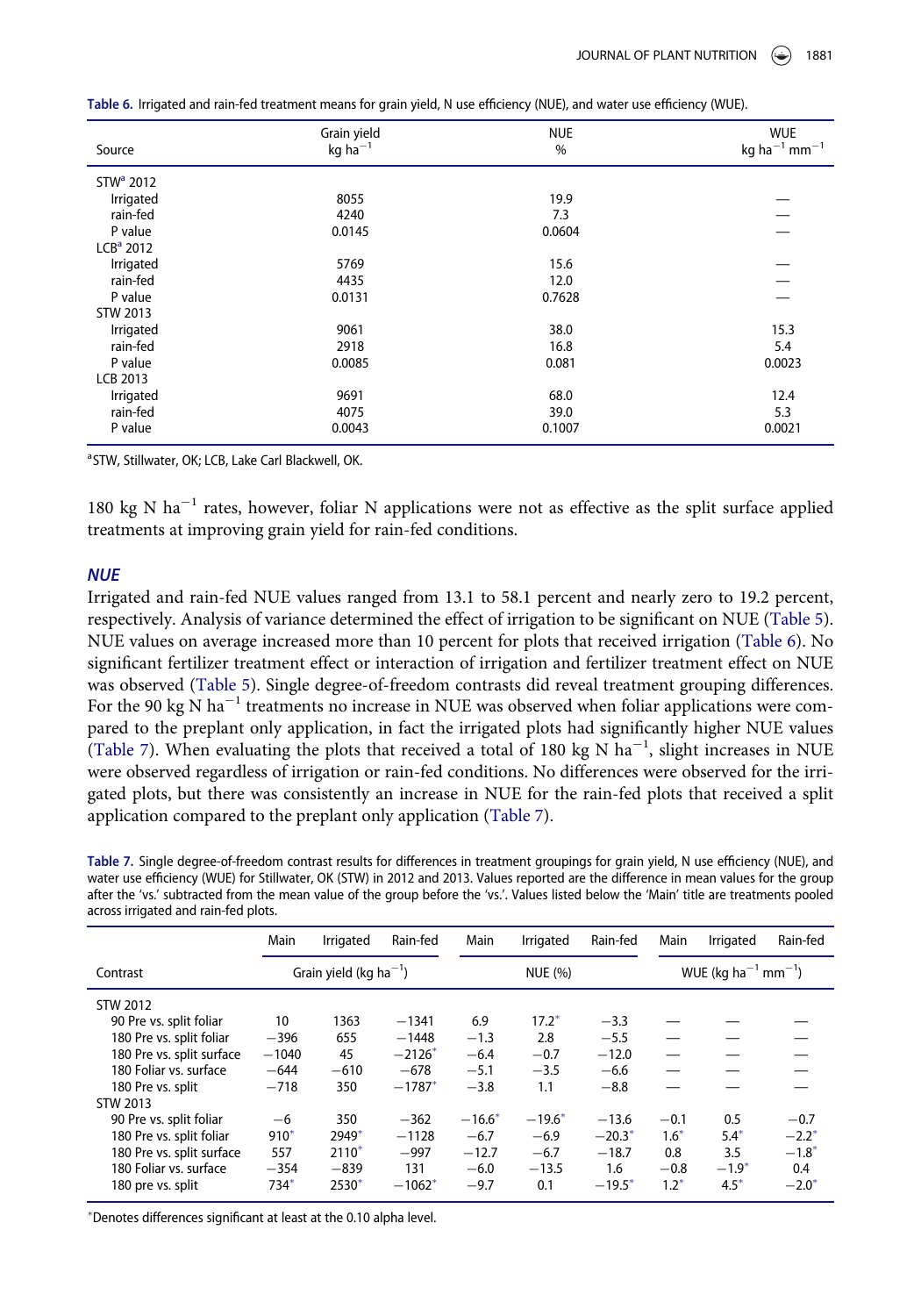<span id="page-9-0"></span>

Figure 3. Stillwater, OK (2012) percent leaf area burned and change in normalized difference vegetative index (NDVI) pre and post fertilizer application for plots receiving foliar fertilizer compared to a check. Bars with different letters are significantly different at the 0.10 alpha level.

#### Foliar leaf burn

No difference was observed in visual leaf burn ratings between irrigated and rain-fed treatments. The majority of the leaf burn for this site-year occurred after the first application with minimal additional burn after the second application. Plots that received a total of 90 kg N ha<sup>-1</sup> applied foliarly, displayed overall higher burn ratings than the plots receiving 45 kg N  $ha^{-1}$  ([Figure 3](#page-9-0)). This was reflected in the change in NDVI values taken prior to foliar applications and after foliar applications. Decreased changes in NDVI were observed for the 45 kg N  $\hat{h}^{-1}$  treatments compared to the check. The 90 kg N ha<sup>-1</sup> foliar treatments actually reported lower NDVI values post application time compared to pre application and thus a statistically lower change in NDVI compared to the check and 45 kg N ha<sup> $-1$ </sup> treatments ([Figure 3\)](#page-9-0).

#### Lake Carl Blackwell, OK (2012)

#### Water balance

Irrigation was started at Lake Carl Blackwell, OK shortly after the time the water balance fell below zero [\(Figure 2](#page-6-1)). This coincided with the V6 maize growth stage. Early irrigation was applied at rates of less than 25 percent PET. Irrigation rates were increased through the reproductive growth stages and irrigation was ceased at growth stage R6.

#### Grain yield

Irrigated and rain-fed grain yield values ranged from 4490 to 7351 kg ha $^{-1}$  and 1322 to 5914 kg ha $^{-1}$ , respectively. Analysis of variance determined the effect of irrigation to be significant on grain yield [\(Table 5](#page-7-0)). On average, irrigated plots yielded about 1300 kg  $ha^{-1}$  more than rain-fed plots [\(Table 6](#page-8-0)). No significant fertilizer treatment effect or interaction of irrigation and fertilizer treatment effect was observed ([Table 5](#page-7-0)). Single degree-of-freedom contrasts did not reveal any statistically different treatment groupings. Preplant applications had higher grain yields compared to split foliar applications for both N rates, regardless if irrigated and rain-fed ([Table 8\)](#page-10-0). Though not statistically significant, an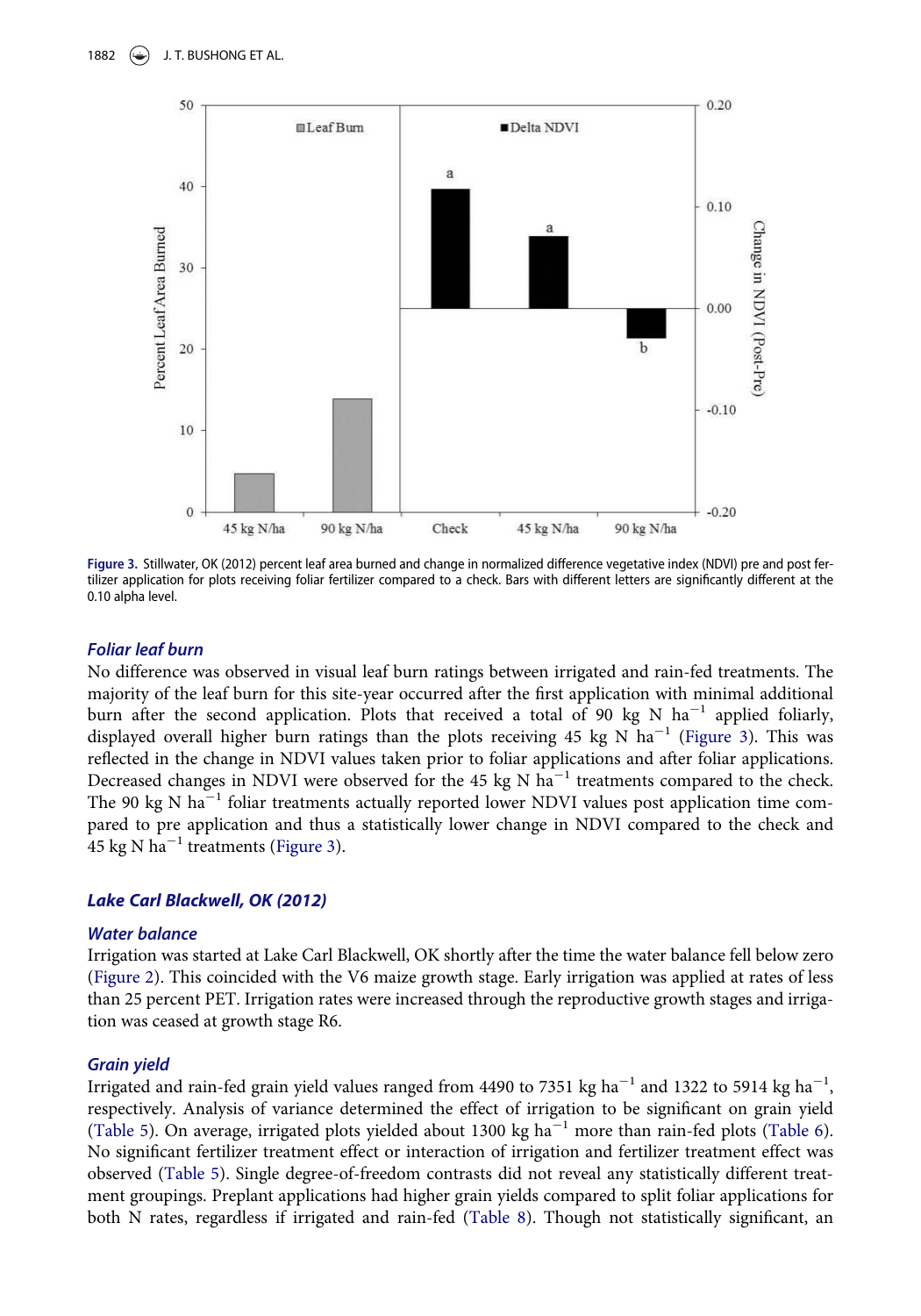<span id="page-10-0"></span>Table 8. Single degree-of-freedom contrast results for differences in treatment groupings for grain yield, N use efficiency (NUE), and water use efficiency (WUE) for Lake Carl Blackwell, OK (LCB) in 2012 and 2013. Values reported are the difference in mean values for the group after the 'vs.' subtracted from the mean value of the group before the 'vs.'. Values listed below the 'Main' title are treatments pooled across irrigated and rain-fed plots.

|                           | Main    | Irrigated                   | Rain-fed | Main                 | Irrigated | Rain-fed | Main   | Irrigated                                   | Rain-fed |  |
|---------------------------|---------|-----------------------------|----------|----------------------|-----------|----------|--------|---------------------------------------------|----------|--|
| Contrast                  |         | Grain yield (kg $ha^{-1}$ ) |          |                      | NUE (%)   |          |        | WUE (kg ha <sup>-1</sup> mm <sup>-1</sup> ) |          |  |
| <b>LCB 2012</b>           |         |                             |          |                      |           |          |        |                                             |          |  |
|                           |         |                             |          |                      |           |          |        |                                             |          |  |
| 90 Pre vs. split foliar   | 894     | 1228                        | 561      | $11.2*$              | $19.7*$   | 2.7      |        |                                             |          |  |
| 180 Pre vs. split foliar  | 563     | 791                         | 336      | 5.8                  | 6.1       | 5.5      |        |                                             |          |  |
| 180 Pre vs. split Surface | $-90$   | $-437$                      | 255      | 0.3                  | $-2.7$    | 3.3      |        |                                             |          |  |
| 180 Foliar vs. surface    | $-653$  | $-1228$                     | $-79$    | $-5.4$               | $-8.7$    | $-2.2$   |        |                                             |          |  |
| 180 Pre vs. split         | 236     | 177                         | 296      | 3.1                  | 1.7       | 4.4      |        |                                             |          |  |
| LCB 2013                  |         |                             |          |                      |           |          |        |                                             |          |  |
| 90 Pre vs. split foliar   | $-729$  | $-873$                      | $-584$   | $-27.1$ <sup>*</sup> | $-26.9$   | $-27.3$  | $-1.0$ | $-1.3$                                      | $-0.8$   |  |
| 180 Pre vs. split foliar  | $-1436$ | $-2369*$                    | $-503$   | $-41.7*$             | $-55.8*$  | $-27.7$  | $-1.9$ | $-3.4^*$                                    | $-0.4$   |  |
| 180 Pre vs. split Surface | 60      | $-716$                      | 835      | $-27.9*$             | $-39.4*$  | $-16.7$  | 0.1    | $-1.0$                                      | 1.1      |  |
| 180 Foliar vs. surface    | 1496    | 1653                        | 1338     | 13.9                 | 16.7      | 11       | 2.0    | 2.4                                         | 1.5      |  |
| 180 Pre vs. split         | $-688$  | $-1542$                     | 167      | $-34.8*$             | $-47.4*$  | $-22.2$  | $-0.9$ | $-8.2*$                                     | 0.4      |  |

Denotes differences significant at least at the 0.10 alpha level.

increase of about 400 kg ha<sup>-1</sup> in grain yield were observed for split surface applications compared to preplant only applications on irrigated treatments [\(Table 8\)](#page-10-0).

#### **NUE**

Irrigated and rain-fed NUE values ranged from 4.2 to 44.2 percent and nearly zero to 44.0 percent, respectively. Analysis of variance determined the effect of irrigation to be insignificant on NUE [\(Table 5\)](#page-7-0). On average, NUE values increased no more than three percent for plots that received irrigation [\(Table 6\)](#page-8-0). No significant interaction effect of irrigation and fertilizer treatment was observed, but the main effect of fertilizer treatment was significant and was explained with the single degree-of-freedom contrasts. The only statistically significant contrasts were the increased NUE values of all the 90 kg N ha<sup> $-1$ </sup> preplant treatments compared to the foliar applied treatments of the irrigated plots and plots grouped across irrigated and rain-fed treatments [\(Table 8](#page-10-0)). For rain-fed treatments, plots receiving 90 or 180 kg N ha<sup>-1</sup> preplant had increases in NUE compared to either split applications. Even though the split applications did not compare well with the preplant applications, when the foliar application was compared to the surface applied method, the surface applied had increased NUE values in both the irrigated and rain-fed treatments.

### Foliar leaf burn

No difference was observed in visual leaf burn ratings between irrigated and rain-fed treatments. The majority of the leaf burn for this site-year occurred after the first application with minimal additional burn after the second application. Visual leaf burn ratings were greater than 40 percent of the leaf area burned for plots that received a total of 90 kg N  $ha^{-1}$  applied foliarly and greater than 25 percent for plots receiving 45 kg N ha<sup>-1</sup> [\(Figure 4](#page-11-0)). This was reflected in the change in NDVI values taken prior to foliar applications and after foliar applications. Statistically significant, reduced changes in NDVI were observed for both the 45 and 90 kg  $\overline{N}$  ha<sup>-1</sup> foliar treatments ([Figure 4](#page-11-0)).

## Stillwater, OK (2013)

#### Water balance

Irrigation was initiated at Stillwater, OK shortly before the time the water balance fell below zero for a significant period of time ([Figure 1\)](#page-6-0). This coincided with the V10 growth stage. Irrigation was applied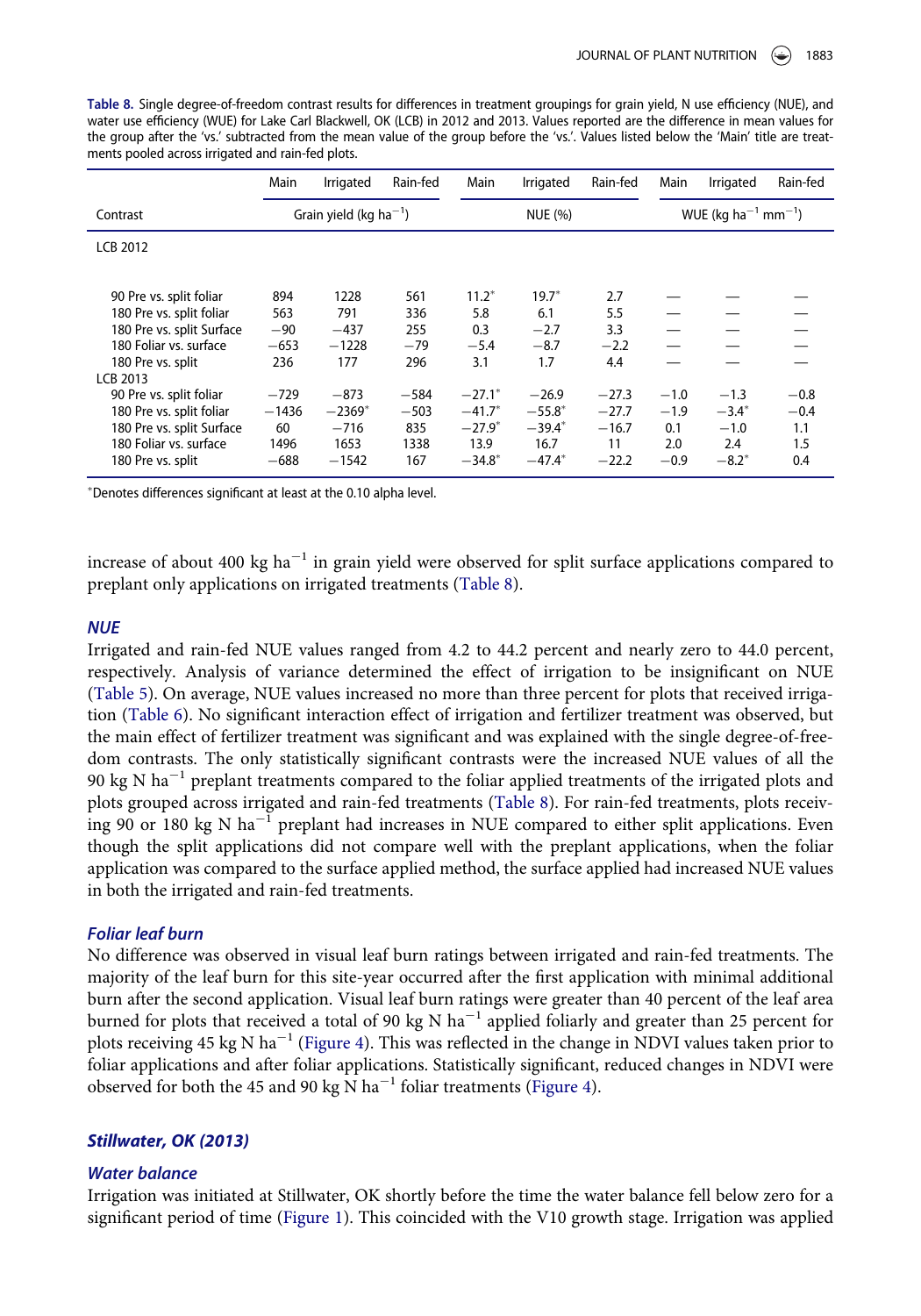<span id="page-11-0"></span>

Figure 4. Lake Carl Blackwell, OK (2012) percent leaf area burned and change in normalized difference vegetative index (NDVI) pre and post fertilizer application for plots receiving foliar fertilizer compared to a check. Bars with different letters are significantly different at the 0.10 alpha level.

at rates of approximately 30 percent PET. Irrigation was ceased at approximately the R3 maize growth stage as substantial, unseasonable moisture fell in the middle to late July.

#### Grain yield

Irrigated and rain-fed grain yield values ranged from 6224 to 11583 kg ha<sup>-1</sup> and 1425 to 3856 kg ha<sup>-1</sup>, respectively. Analysis of variance determined the effect of irrigation to be significant on grain yield ([Table 5](#page-7-0)). On average, irrigated plots yielded about 6000 kg ha<sup>-1</sup> more than rain-fed plots ([Table 6\)](#page-8-0). The interactive effect of irrigation and fertilizer treatment, as well as the main effect of fertilizer treatment were also significant and were interpreted with the single degree-offreedom contrasts. Grain yields as affected by treatment groupings were conflicting between irrigated and rain-fed treatments. For the irrigated treatments preplant applications outperformed both methods of split applications ([Table 7\)](#page-8-1). However, in the rain-fed treatments split applications consistently increased grain yields compared to all N fertilizer being applied preplant [\(Table 7](#page-8-1)).

#### **NUE**

Irrigated and rain-fed NUE values ranged from 1.2 to 83.7 percent and nearly zero to 60.1 percent, respectively. Analysis of variance determined the effect of irrigation to be significant on NUE [\(Table 5\)](#page-7-0). NUE values on average increased more than 20 percent for plots that received irrigation ([Table 6](#page-8-0)). No significant fertilizer treatment effect or interaction of irrigation and fertilizer treatment effect on NUE was observed [\(Table 5\)](#page-7-0). Single degree-of-freedom contrasts did reveal treatment grouping differences. Regardless of N application rate or mid-season application method, split applications improved NUE values ([Table 7](#page-8-1)). When comparing the two split application methods, the surface applied method increased NUE compared to foliar application methods for irrigated treatments, but there was no difference observed in the rain-fed treatments [\(Table 7\)](#page-8-1).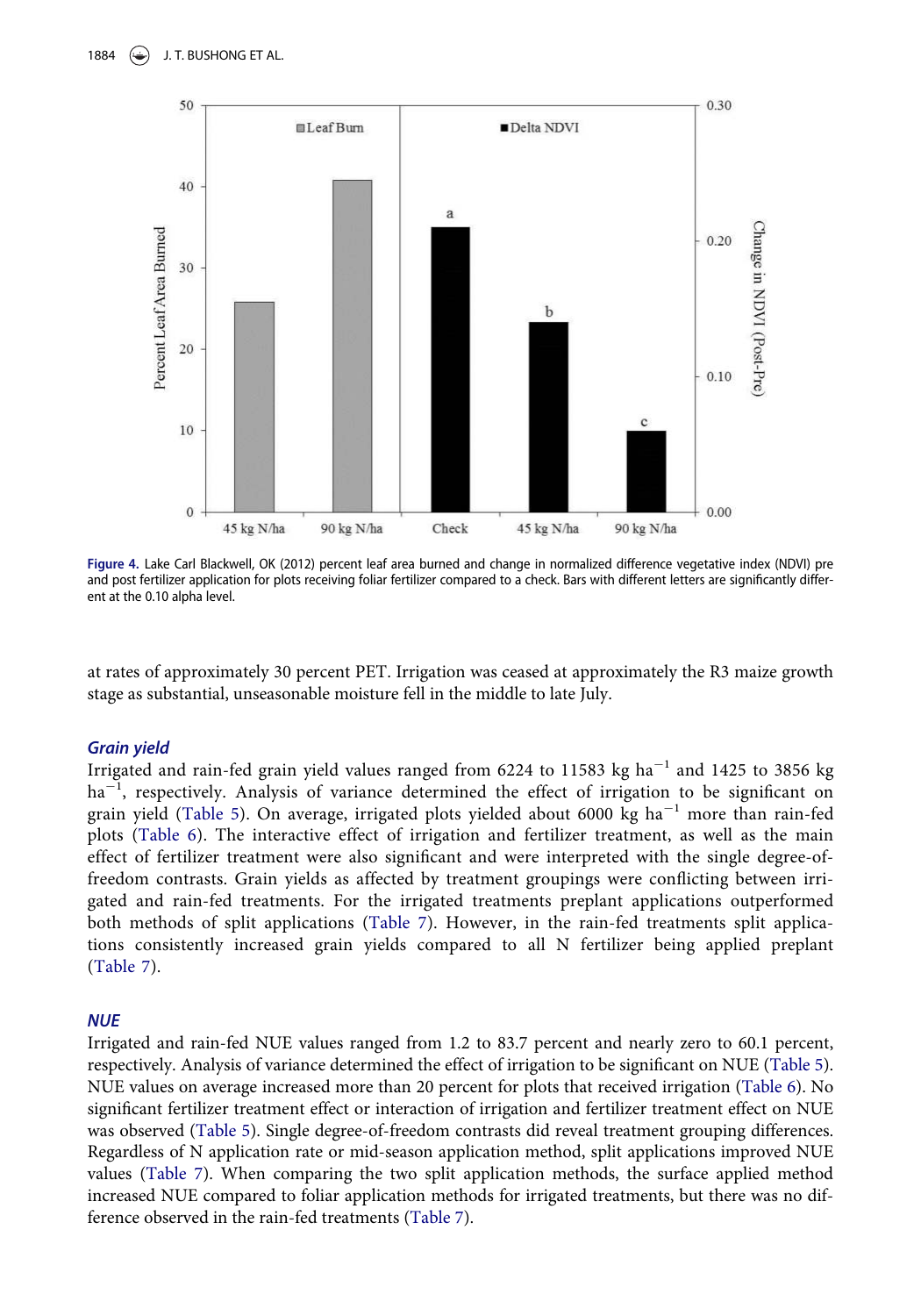<span id="page-12-0"></span>

Figure 5. Stillwater, OK (2013) percent leaf area burned and change in normalized difference vegetative index (NDVI) pre and post fertilizer application for plots receiving foliar fertilizer compared to a check. Bars with different letters are significantly different at the 0.10 alpha level.

#### Foliar leaf burn

Minimal differences were observed in visual leaf burn ratings between irrigated and rain-fed treatments. However, they were not significantly different at the 0.10 level. Very little leaf burn was observed after the first foliar fertilizer application while the majority of the leaf burn occurred as a result of the second application. Visual leaf burn ratings were greater than 20 percent of the leaf area burned for plots that received a total of 45 kg N ha<sup> $-1$ </sup> applied foliarly and almost double the burned area for the 90 kg N ha<sup>-1</sup> ([Figure 5\)](#page-12-0). This was supported by the change in NDVI values taken prior to foliar applications and after foliar applications. Though there was no statistical difference between the changes in NDVI between the two fertilized treatments, the 45 kg N  $ha^{-1}$  treatment had a higher change in NDVI compared to the 90 kg N ha<sup>-1</sup> treatment ([Figure 5](#page-12-0)).

WUE. Irrigated and rain-fed WUE values ranged from 10.5 to 19.3 kg ha $^{-1}$  mm $^{-1}$  and 2.7 to 7.5 kg ha<sup>-1</sup> mm<sup>-1</sup>, respectively. Analysis of variance determined the effect of irrigation to be significant on WUE [\(Table 5\)](#page-7-0). On average, irrigated plots resulted in about 10 kg ha<sup>-1</sup> mm<sup>-1</sup> more than rain-fed plots [\(Table 6\)](#page-8-0). The interactive effect of irrigation and fertilizer treatment, as well as the main effect of fertilizer treatment on WUE values were also significant and were explained with the single degree-offreedom contrasts. Conflicting results were observed between the irrigated and rain-fed WUE values. For the irrigated plots, the preplant only fertilizer treatments increased WUE values compared to the two split applications ([Table 7\)](#page-8-1). The opposite was observed for the rain-fed treatments, in which the two split application methods performed similarly at increasing the WUE values compared to the all preplant treatments [\(Table 7](#page-8-1)).

#### Lake Carl Blackwell, OK (2013)

#### Water balance

Irrigation was started at Lake Carl Blackwell, OK at approximately the V12 growth stage ([Figure 2](#page-6-1)). Very little irrigation water was applied (27 mm) during the late vegetative and early reproductive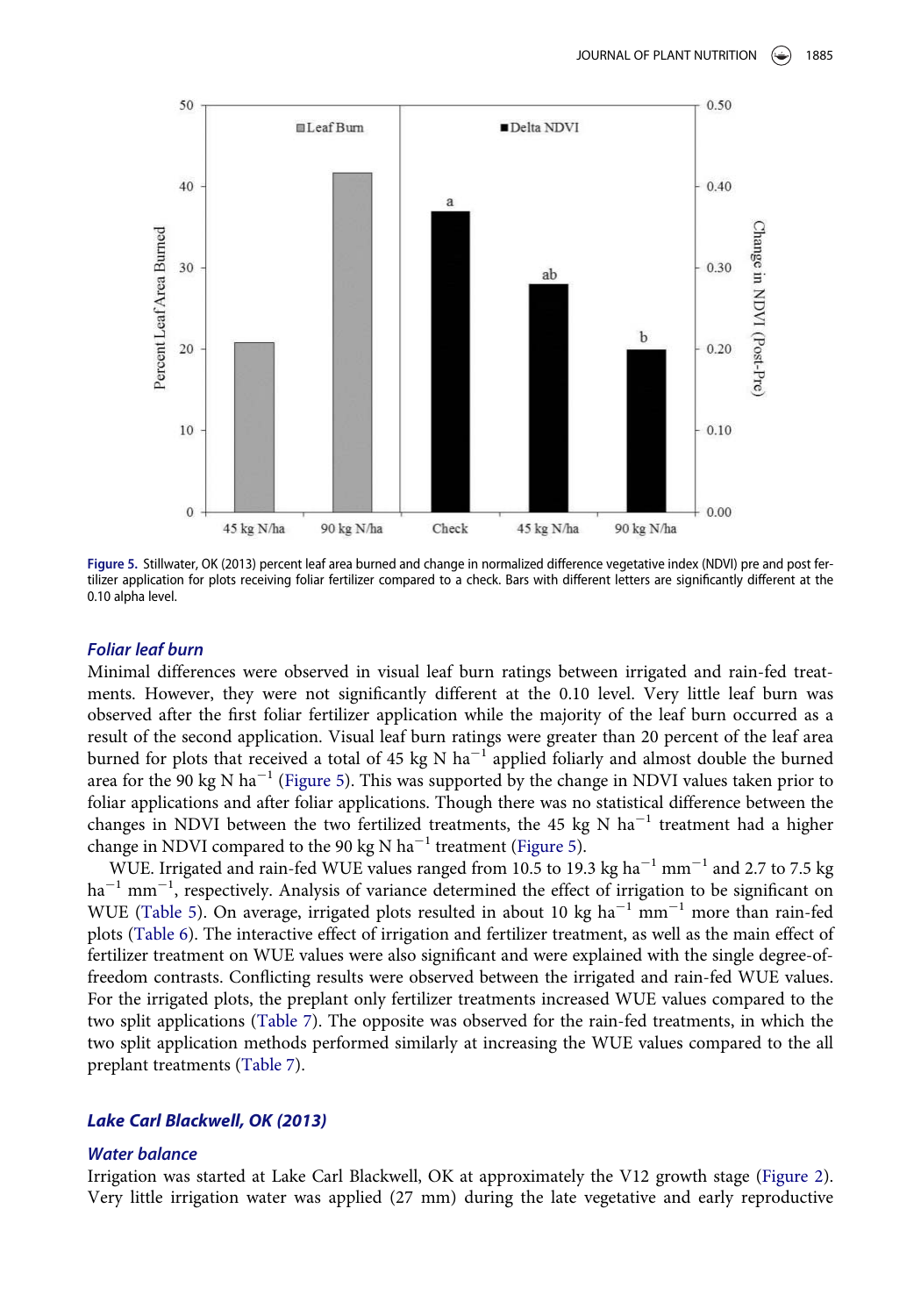1886  $\leftarrow$ ) J. T. BUSHONG ET AL.

stages. Irrigation was ceased at approximately the R2 maize growth stage as substantial, unseasonable moisture fell in the middle to late July. According to the PET reported from the adjacent climate-monitoring site, the rain-fed site water balance only fell below zero for approximately one week during the early reproductive growth stages [\(Figure 2\)](#page-6-1).

#### Grain yield

Irrigated and rain-fed grain yield values ranged from 4675 to 12871 kg ha<sup>-1</sup> and 1326 to 7173 kg ha<sup>-1</sup>, respectively. Analysis of variance determined the effect of irrigation to be significant on grain yield ([Table 5\)](#page-7-0). On average, irrigated plots yielded about 5500 kg  $ha^{-1}$  more than rain-fed plots ([Table 6](#page-8-0)). The interactive effect of irrigation and fertilizer treatments was not significant; however, the main effect of fertilizer treatment was significant and was explained with the single degree-of-freedom contrasts. Regardless if plots were irrigated or rain-fed, increases in grain yield were observed for plots receiving a split foliar application compared to a preplant only fertilizer application [\(Table 8](#page-10-0)). This was particularly true for the irrigated, 180 kg N ha<sup>-1</sup> treatment, in which yields increased more than 2000 kg ha<sup> $-1$ </sup> [\(Table 8](#page-10-0)). Surface applied split applications improved yields for the irrigated treatments, but not for the rain-fed treatment and overall didn't perform as well as the foliar fertilized plots ([Table 8](#page-10-0)).

#### **NUE**

Irrigated and rain-fed NUE values ranged from 6.4 to close to 100 percent and 2.3 to 72.3 percent, respectively. Analysis of variance revealed the effect of irrigation to be insignificant on NUE [\(Table 5](#page-7-0)). NUE values on average increased almost 30 percent for plots that received irrigation ([Table 6](#page-8-0)). The main effect of fertilizer treatment was significant; however, the irrigation by fertilizer treatment interaction effect did not statistically affect NUE. Single degree-of-freedom contrasts did reveal several treatment grouping differences. Regardless of plots being irrigated or rain-fed, both methods of split applications increased NUE values [\(Table 8\)](#page-10-0). The increase was more prominent and statistically significant for the irrigated treatments [\(Table 8](#page-10-0)). Though not

<span id="page-13-0"></span>

Figure 6. Lake Carl Blackwell (2013) percent leaf area burned and change in normalized difference vegetative index (NDVI) pre and post fertilizer application for plots receiving foliar fertilizer compared to a check. ( ) Denotes treatments were not significantly different at the 0.10 alpha level.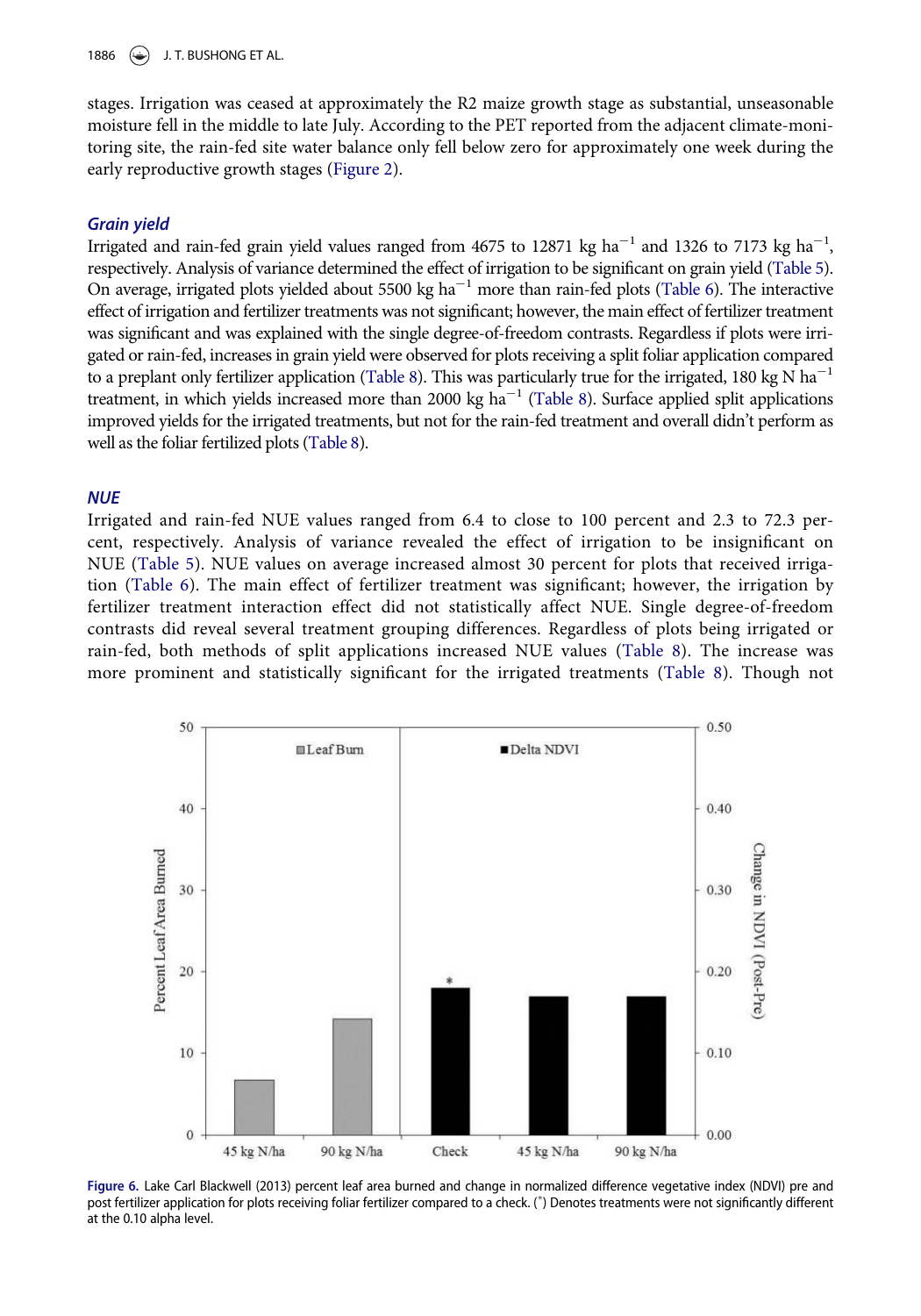statistically significant, foliar applied treatments increased NUE by at least 11 percent compared to surface applied split applications [\(Table 8](#page-10-0)).

#### Foliar leaf burn

Less than 10 and 15 percent of the leaf area displayed foliar fertilizer burn symptoms for the 45 and 90 kg N ha<sup>-1</sup> treatments, respectively ([Figure 6\)](#page-13-0). No significant differences in changes in NDVI were observed for either treatment, supporting the lack of reduced growth from leaf burn [\(Figure 6\)](#page-13-0).

#### **WUE**

Irrigated and rain-fed WUE values ranged from 5.5 to 17.0 kg ha<sup>-1</sup> mm<sup>-1</sup> and 1.7 to 8.5 kg ha<sup>-1</sup> mm<sup>-1</sup>, respectively. Analysis of variance determined the effect of irrigation was significant on WUE [\(Table 5\)](#page-7-0). On average, irrigated plots resulted in about 7 kg  $ha^{-1}$  mm<sup> $-1$ </sup> more than rain-fed plots [\(Table 6\)](#page-8-0). The interactive effect of irrigation and fertilizer treatment was not observed to be significant; however, the main effect of fertilizer treatment on WUE values was significant and was explained with the single degree-of-freedom contrasts. Regardless of being irrigated or rain-fed, plots that received foliar fertilizer applications had increased WUE values compared to preplant only treatments [\(Table 8\)](#page-10-0). No significant difference was observed between surface applied treatments and preplant only treatments; however, the surface applied treatments did not perform as well as the foliar treatments [\(Table 8\)](#page-10-0).

#### **Discussion**

Even though the amount of irrigation water was applied at less than 40 percent of the PET demand for all four site-years, significant differences in grain yield were observed. Research studies have reported that for maize, irrigation during moisture sensitive periods, such as reproductive growth stages, can still produce an optimum grain yield and maximize water use efficiency (Shaozhong et al, [2000\)](#page-17-21). This type of deficit irrigation management is effective at reducing water consumption while not greatly impacting grain yield (Pandey et al., [2000\)](#page-17-22). The most critical maize growth stage at which water stress begins to affect grain yield is typically the two weeks prior to and following silking (Singh and Singh, [1995\)](#page-17-23). For all four site-years, irrigation was started in the vegetative growth stages and continued until reproductive maturity had been reached or ample rainfall was present. The increases in NUE and WUE efficiency when the maize crop was irrigated were to be expected. Improvements in NUE and WUE are likely due to greater N uptake and grain yield response, similarly to what has been reported by other researchers (Martin et al., [1982;](#page-16-5) Eck, [1984;](#page-16-4) Al-Kaisi and Yin, [2003;](#page-16-7) Di Paolo and Rinaldi, [2008](#page-16-8)).

The variability in grain yield response to mid-season N fertilizer applications between site-years and irrigated or rain-fed treatments is not unexpected. Though some researchers have reported improvement in maize grain yields with mid-season N applications (Stevenson and Baldwin, [1969](#page-17-8); Walsh et al., [2012](#page-17-12)), others have also reported extreme variability in the response to mid-season N applications from year to year (Welch et al., [1971\)](#page-17-9). It is widely accepted that to optimize NUE of applied N fertilizer, the N should be applied at the time of maximum N uptake (Aldrich, [1984;](#page-16-11) Olson and Kurtz, [1982](#page-17-11); Russelle et al., [1981;](#page-17-3) Welch et al., [1971;](#page-17-9) Walsh et al., [2012\)](#page-17-12). For rain-fed conditions the NUE was improved for three of the four site-years when a mid-season N application was made. The only rain-fed site-year in which NUE was not increased was at Lake Carl Blackwell, OK (2012). This was likely due to the extreme amount of leaf burn observed in the foliar treatments along with a fairly early water deficit that made water a more limiting factor than N. For all four irrigated site-years the NUE was increased with mid-season surface applications for the 180 kg N  $ha^{-1}$  fertilizer rates. In irrigated site-years where foliar leaf burn was substantial, such as Stillwater, OK (2012) and Lake Carl Blackwell (2012), no improvement was observed in in NUE; however, the opposite was observed for the other two site years in which leaf burn was minimized. At the Lake Carl Blackwell site in 2013 observed improvements in grain yield and NUE from split applications may have been due to some of the preplant N being lost to denitrification and/or leaching losses. The uncharacteristic wet late-spring and summer at this site, left the surface water-logged for extended periods of time. These detrimental effects of water-logging on N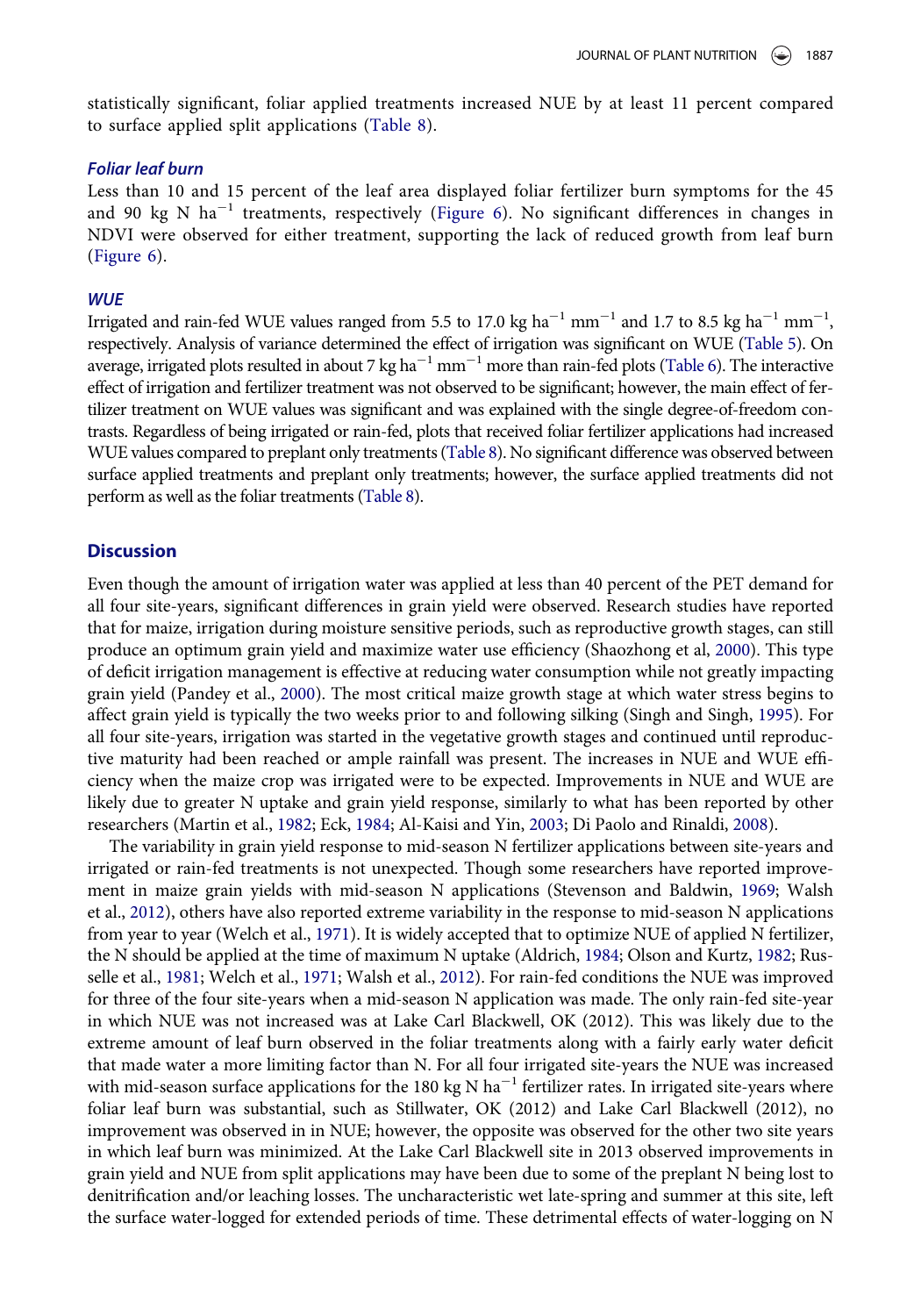fertility in maize have been well documented (Meyer et al., [1987](#page-16-23)). Foliar applications at this site outperformed the surface applications. Saturated surface conditions likely decreased or did not facilitate root growth (Lizaso and Ritchie, [1997\)](#page-16-24), which then would not have allowed for greater acquisition of surface applied N fertilizer.

Because lower grain yields decrease the demand of N nutrition for maize grown in a more semiarid environment, it was hypothesized that low fertilizer rates supplemented foliarly could have potential to improve grain yield and NUE, as long as leaf burn was minimized. The rapid drying of the foliar N fertilizer spray on the leaf is what leads to leaf burn. This drying is affected by temperature, relative humidity, and wind speed (Marschner, [2012\)](#page-16-13). When leaf burn was significant, reductions in grain yield and sometimes NUE were typically observed. For the site-years where significant leaf burn was observed, one common trend was that when temperatures were above 24C the four hours after application and when no measureable rainfall occurred for three days following foliar applications, like at both sites in 2012 ([Table 4\)](#page-5-1). Lack of water in the top soil can lead to reduced nutrient availability and thus be crop growth limiting and not allow roots to obtain water at deeper depths (Marschner, [2012\)](#page-16-13). Foliar fertilization has the potential to alleviate this. For three of the four rain-fed site years, increases in grain yield, NUE, and WUE were observed for foliar applications compared to preplant only applications. The only site-year this trend was not observed was Lake Carl Blackwell (2012), which was the site that exhibited the most damage from leaf burn.

The WUE values reported for both irrigated site-years analyzed fall within the range 2.2 to 39.9 kg  $ha<sup>-1</sup>$  mm<sup>-1</sup> of what has been reported for maize (Zwart and Bastiaanssen, [2004\)](#page-17-24). The WUE values for the rain-fed treatments were obviously at the lower end of this range for maize and even had values lower than 2.2 kg ha<sup>-1</sup> mm<sup>-1</sup> (Zwart and Bastiaanssen, [2004\)](#page-17-24). One trend observed for the WUE values for both site-years analyzed was that the treatment differences coincided with grain yield differences. This is due to the methodology in which WUE was calculated. The calculation is the ratio of actual grain yield to ET. In determining actual ET, the change in soil profile moisture was derived from measurements at the beginning of the growing season and after harvest. It could likely be assumed that much of the water in the soil profile was lost to evaporation and some transpiration during the grain dry-down period after irrigation had been ceased. Because of this, there was no fertilizer treatment differences observed in the quantity of soil moisture between fertilizer treatments (data not reported). If no differences were observed in ET, then differences in WUE based on N fertilizer treatment would be dictated by the differences in grain yield.

#### **Conclusions**

With four site-years reporting four differing sets of results that likely came about from differences in weather, one could conclude why managing N in the Southern Great Plains can be difficult. Managing irrigation with deficit irrigation applications can be beneficial to grain yield, as long as the irrigation is applied at the most water stress sensitive time (the weeks prior and post silking). Split fertilizer applications typically increased NUE for both irrigated and rain-fed treatments; however, the predictability of when it would increase grain yield was difficult to determine. Split fertilizer applications allow for mid-season adjustment, if enough N has potentially been lost that could be a detriment to final grain yield. The use of foliar N fertilizer showed the potential to increase grain yield and NUE, in an environment in which N demand isn't as elevated as the high maize producing regions, like the Midwestern United States. However, caution needs to be taken to avoid potential grain yield reducing leaf burn.

#### Acknowledgments

The mention of any trademarked products or equipment utilized in this experiment was for research purposes only and does not act as an endorsement by Oklahoma State University. The authors and Oklahoma State University have no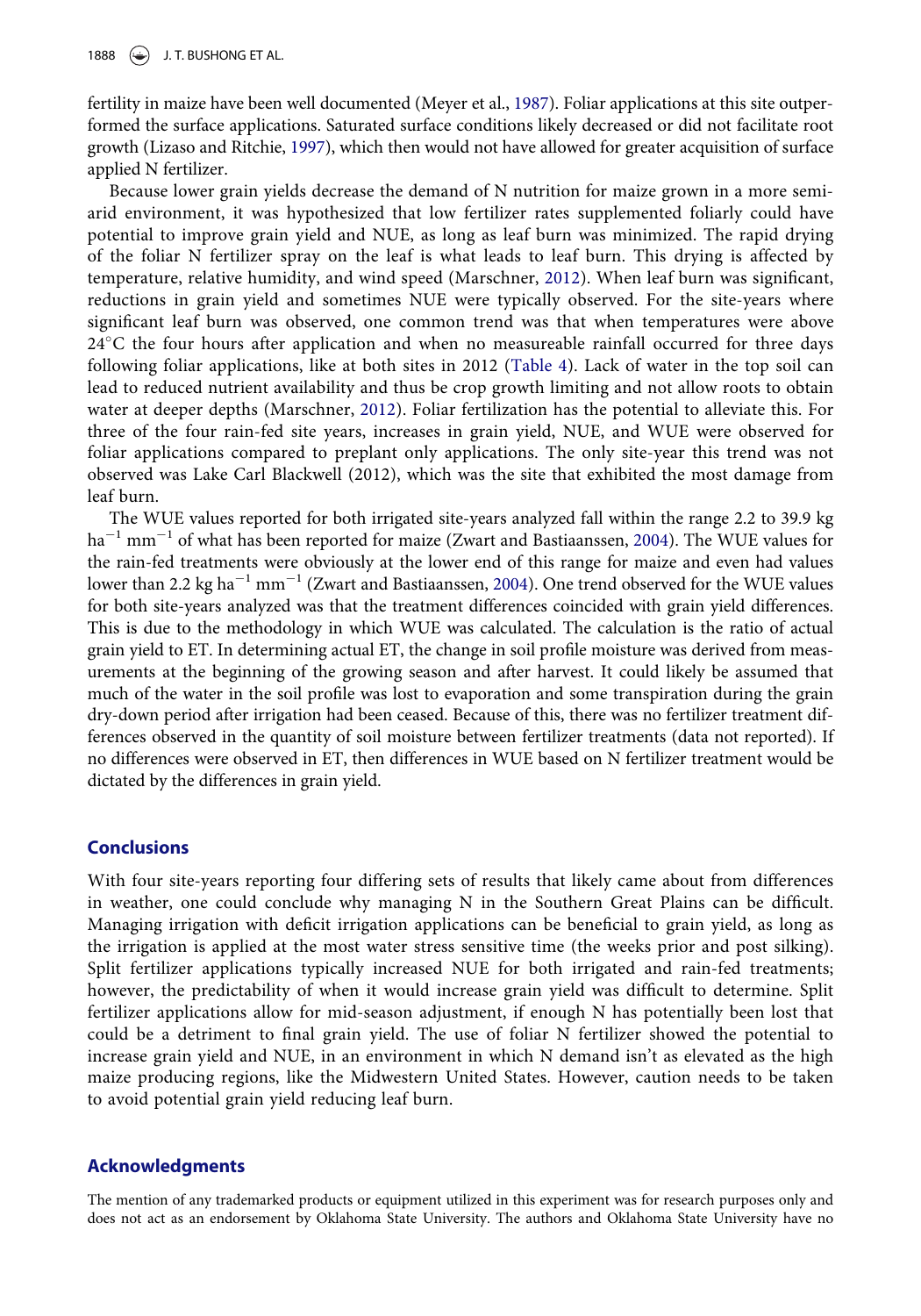direct financial relation with any of the named manufacturers, thus the authors declare there is no conflict of interest regarding the publication of this manuscript.

# Funding

The authors would like to thank the Oklahoma Soil Fertility Research and Education Advisory Board for their funding of this research project and their continued financial support of soil fertility research at Oklahoma State University.

#### References

- <span id="page-16-18"></span>Abendroth, L. J., R. W. Elmore, M. J. Boyer, and S. K. Marlay. 2011. Corn growth and development. PMR 1009. Ames, IA: Iowa State University Extension.
- <span id="page-16-11"></span>Aldrich, S. 1984. N management to minimize adverse effects on the environment. In: N in Crop Production, ed. R. D. Hauck, pp. 663–673. Madison, WI: ASA, CSSA, and SSSA.
- <span id="page-16-7"></span>Al-Kaisi, M. M., and X. Yin. 2003. Effects of nitrogen rate, irrigation rate, and plant population on corn yield and water use efficiency. Agronomy Journal 95: 1475–1482.
- <span id="page-16-15"></span>Below, F. E., R. J. Lambert, and R. H. Hageman. 1984a. Foliar applications of nutrients on maize. I. Yield and N content of grain stover. Agronomy Journal 76: 773–777.
- <span id="page-16-16"></span>Below, F. E., R. J. Lambert, and R. H. Hageman. 1984b. Foliar applications of nutrients on maize. II. Physiological Responses. Agronomy Journal 76: 777–784.
- <span id="page-16-8"></span>Di Paolo, E., and M. Rinaldi. 2008. Yield response of corn to irrigation and nitrogen fertilization in a Mediterranean environment. Field Crops Research 105: 202–210.
- <span id="page-16-4"></span>Eck, H. V. 1984. Irrigated corn yield response to nitrogen and water. Agronomy Journal 76: 421–428.

<span id="page-16-2"></span>Eghball, B., and J. W. Maranville. 1991. Interactive effects of water and nitrogen stresses on nitrogen-utilization efficiency, leaf water status and yield of corn genotypes. Communications in Soil Science and Plant Analysis 22: 1367–1382.

<span id="page-16-0"></span>FAO. 2012. FAO-STAT. Available at <http://faostat.fao.org> (accessed 27 August 2012).

- <span id="page-16-10"></span>Freeman, K. W., K. Girma, R. K. Teal, D. B. Arnall, B. Tubana, S. Holtz, J. Mosali, and W. R. Raun. 2007. Long-term effects of nitrogen management practices on grain yield, nitrogen uptake, and efficiency in irrigated corn. Journal of Plant Nutrition 30: 2021–2036.
- <span id="page-16-12"></span>Harder, H. J., R. E. Carlson, and R. H. Shaw. 1982a. Corn grain yield and nutrient response to foliar fertilizer applied during grain fill. Agronomy Journal 74: 106–110.
- <span id="page-16-14"></span>Harder, H. J., R. E. Carlson, and R. H. Shaw. 1982b. Leaf photosynthetic response to foliar fertilizer applied to corn plants during grain fill. Agronomy Journal 74: 759–761.
- <span id="page-16-22"></span>Heerman, D. F. 1985. ET in irrigation managements. In: Proceeding of the National Conference on Advances in Evapotranspiration, pp. 323–334. St. Joseph, MI: ASABE.
- <span id="page-16-3"></span>Hergert, G. W., N. L. Klocke, J. L. Petersen, P. T. Norquist, R. T. Clarke, and G. A. Wicks. 1993. Cropping systems for stretching limited irrigation supplies. Journal of Production Agriculture 6: 520–529.
- <span id="page-16-1"></span>Hokam, E. M., S. E. El-Hendway, and U. Schmidhalter. 2011. Drip irrigation frequency: The effects and their interaction with nitrogen fertilization on maize growth and nitrogen use efficiency under arid conditions. Journal of Agronomy and Crop Science 197: 186–201.
- <span id="page-16-17"></span>Ling, F., and M. Silberbush. 2002. Response of maize to foliar vs. soil application of nitrogen–phosphorus–potassium fertilizers. Journal of Plant Nutrition 25: 2333–2342.
- <span id="page-16-24"></span>Lizaso, J. I., and J. T. Ritchie. 1997. Maize shoot and root response to root zone saturation during vegetative growth. Agronomy Journal 89: 125–134.
- <span id="page-16-9"></span>Mansouri-Far, C., S. A. M. M. Sanavy, and S.F. Saberali. 2010. Maize yield response to deficit irrigation during low-sensitive growth stages and nitrogen rate under semi-arid climatic conditions. Agriculture Water Management 97: 12–22.

<span id="page-16-13"></span>Marschner, P. 2012. Marschner's Mineral Nutrition of Higher Plants, 3rd ed.TWaltham, MA: Elsevier.

- <span id="page-16-5"></span>Martin, D. L., D. G. Watts, L. N. Mielke, K. D. Frank, and D. E. Eisenhauer. 1982. Evaluation of nitrogen and irrigation management for corn production using water high in nitrate. Soil Science Society of America Journal 46: 1056-1062.
- <span id="page-16-20"></span>Mehlich, A. 1984. Mehlich 3 soil test extractant: A modification of Mehlich 2 extractant. Communications in Soil Science and Plant Analysis 15: 1409–1416.
- <span id="page-16-23"></span>Meyer, W. S., H. D. Barrs, A. R. Mosier, and N. L. Schaefer. 1987. Response of maize to three short-term periods of waterlogging at high and low nitrogen levels on undisturbed and repacked soil. Irrigation Science 8: 257–272.
- <span id="page-16-19"></span>Mulvaney, R. L. 1996. Nitrogen-inorganic forms. In: Methods of Soil Analysis, Part 3, SSSA. Book Series 5, ed. D. L. Sparks, pp. 1123–1184. Madison, WI: SSSA.
- <span id="page-16-21"></span>Nelson, D. W., and L. E. Sommers. 1996. Total carbon, organic carbon, and organic matter. In: Methods of Soil Analysis, Part 3, SSSA. Book Series 5, ed. D. L. Sparks, pp. 961–1010. Madison, WI: SSSA.
- <span id="page-16-6"></span>Norwood, C. A. 2000. Water use and yield of limited-irrigated and dryland corn. Soil Science Society of America Journal 64: 365–370.